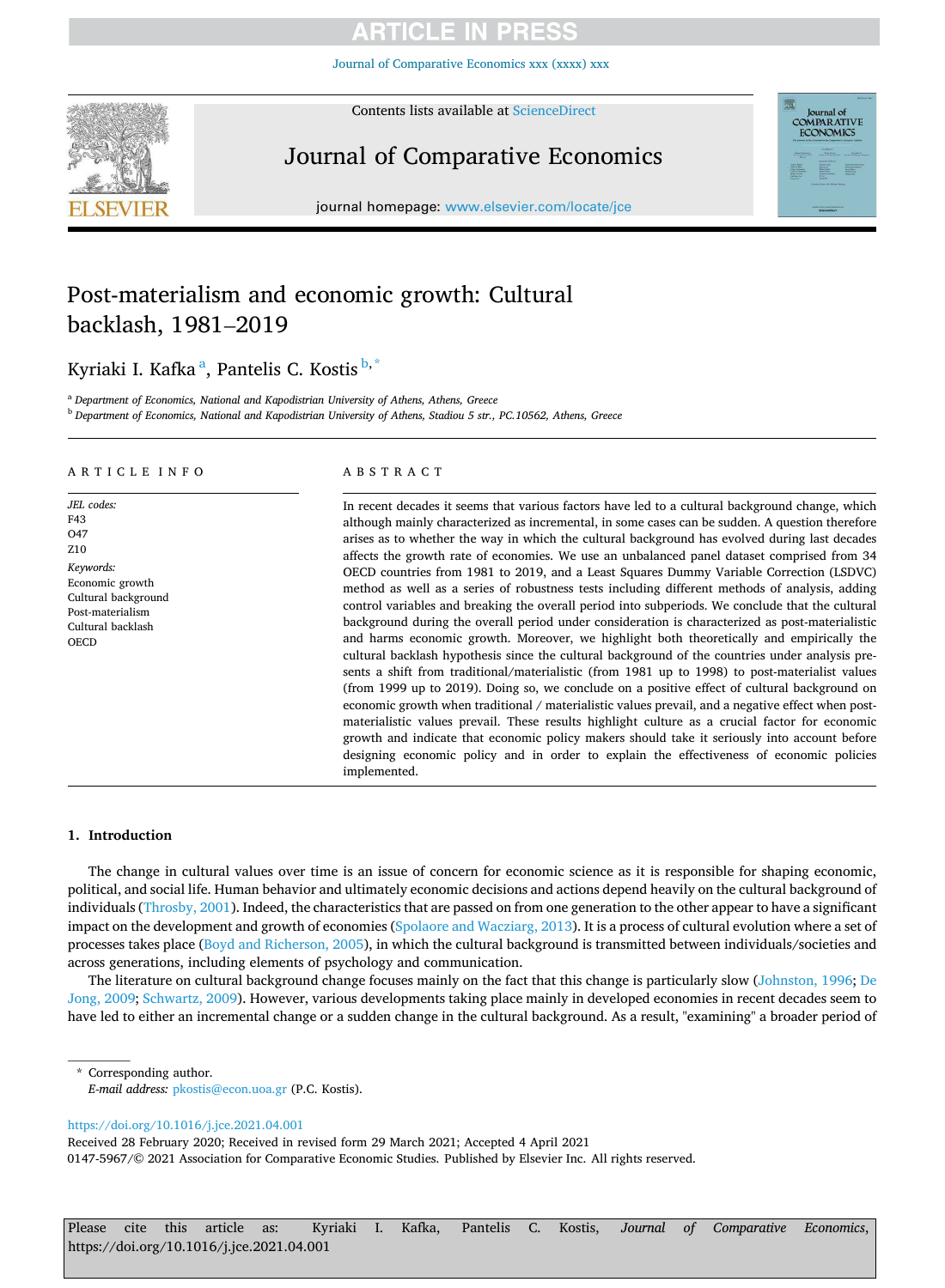# *K.I. Kafka and P.C. Kostis*

### *Journal of Comparative Economics xxx (xxxx) xxx*

analysis may be valuable in understanding the impact of cultural background changes on economic growth. [Norris and Inglehart](#page-15-0) [\(2019\)](#page-15-0) report that in recent decades, there is a process of changing the cultural background of societies from traditional/materialistic to post-materialist values in the developed western world.

At the same time, the emergence of post-materialistic values has been shown to be associated with a lower rate of economic growth [\(Inglehart, 1988\)](#page-15-0). Of course, this may be attributed to other factors, economic or not. [Martin \(2017\)](#page-15-0) points-out that the decline in growth rates may is the effect of slowdown in productivity growth and lower capacity utilization and [Gordon \(2018\)](#page-14-0) suggests the critical role of demographic factors, declining labor force participation and rising inequality. However, this article focus on the critical role of the cultural background on the slowdown of economic growth.

The scope of the present paper is twofold. Firstly, the analysis attempts to highlight theoretically and empirically the cultural backlash hypothesis which regards the developed economies of the western world in recent decades. Secondly, the present paper seeks to examine the way the prevalence of traditional / materialistic or post-materialistic values is linked (positively or negatively) to economic growth. In this direction, there is examined the impact of the cultural background on economic growth over an entire period of four decades (1981–2019) which is one of the novelties of the paper. For this purpose, a broad definition of the cultural background is used, defined by the cultural values of generalized trust, respect, independence, work ethic, competition affinity, religion, and trust in political institutions. These values make it possible to classify the cultural background of the countries included in the analysis as traditional/materialistic or post-materialistic, based on [Inglehart and Baker \(2000\).](#page-15-0) The analysis of the paper is based on a sample of 34 OECD countries. Through the empirical analysis there is proven the prevalence of traditional / materialistic values for the period 1981–1998 and post-materialistic values for the period 1999–2019 which shows the cultural backlash that has occurred in the economies under consideration over the last 40 years. Moreover, the analysis also concludes on a positive effect of cultural background on economic growth when traditional / materialistic values prevail, and a negative effect when post-materialistic values prevail.

The rest of the paper is organized as follows. Section 2 presents a literature review on the change of the cultural background, while [Section 3](#page-4-0) presents a literature review on the effects of cultural background on economic growth. [Section 4](#page-6-0) describes the data and method used in the empirical analysis, and [Section 5](#page-9-0) presents the empirical results. Finally, [Section 6](#page-12-0) presents the discussion and the conclusions.

### **2. Cultural background change**

The change in cultural values over time is an issue of great concern to economic science, as it is responsible for shaping the economic, political, and social life of societies. In the relevant literature, the general observation about the change of cultural background is that it remains relatively stable over time "under normal conditions." This conclusion can be drawn when one considers that the cultural dimensions that shape the cultural background remain relatively constant over time as well ([Johnston, 1996](#page-15-0); [De Jong,](#page-14-0) [2009;](#page-14-0) [Petrakis and Kostis, 2013](#page-15-0), [2014](#page-15-0)). However, the term "under normal conditions" leaves plenty of room for questioning and testing over these conditions.

As [Boyd and Richerson \(2005\)](#page-14-0) argue, cultural background change may be sourced either from one's psyche, as some ideas become easier to understand or more easily memorized, or to social factors because some ideas make individuals richer, increase their survival rates or are transferred more frequently, and this whole process generates cultural change. Exposed to conditions and values different from their own, individuals develop a defensive and adaptive mechanism at the same time called "cultural eclecticism" ([Peterson and](#page-15-0) [Kern, 1996\)](#page-15-0). It is the mechanism by which certain behaviours and values are accepted and adopted by individuals, while others reject them, and others partially adopt them [\(Caldwell and Millen, 2008\)](#page-14-0). Besides, changes that take place in the cultural background usually lead to the need for new complementary, to the original, changes ([Dressler and Carns 1969](#page-14-0)). What is important is whether the new behaviours are considered socially desirable and useful. Thus, the importance of cultural change is not the same in all cases, as change may occur, for example, because the adoption of a behavior is deemed necessary for the survival of the individual or, in other cases, to meet social needs.

The present paper fills the limitation in the relevant literature about cultural background change, since most studies assume that culture does not change easily and fast. In this section, extending this literature, there are presented a series of mechanisms through which we should expect cultural background changes in the short-, medium- or the long-run, characterized as incremental or sudden changes. Moreover, the literature review provided leads to the strengthening of the argument provided by [Inglehart \(1988\)](#page-15-0) and [Norris](#page-15-0) [and Inglehart \(2019\)](#page-15-0) on how the cultural background has evolved in recent decades has led to a transition from traditional/materialistic to post-materialist values, which is one of the critical hypotheses tested through the empirical analysis of the present paper.

# *2.1. Incremental change*

The factors that externally influence the creation and shaping of the cultural background of a society are linked to specific conditions that prevail in that society. External influences of the cultural background are factors that usually change over a very long-time horizons such as available resources, climate, and geographical characteristics in general [\(McClelland, 1961;](#page-15-0) [Diamond, 1999](#page-14-0); [Tri](#page-15-0)[andis, 2009\)](#page-15-0). As these factors create the backgrounds for shaping the cultural background of a society, any change they experience is correspondingly influencing the prevailing cultural background. Globalization, the aging of the population as well as developments such as generational replacement, increased access to higher education, urbanization, increased gender equality and increased national diversity, has led to a shift in cultural values from traditional/materialistic to post-materialistic, since 1970 ([Norris and](#page-15-0) [Inglehart, 2016,](#page-15-0) [2019](#page-15-0)). These developments have brought and are expected to bring about incremental changes in the cultural background. It is a "silent revolution" of social behaviours [\(Inglehart, 1990\)](#page-15-0) that [Norris and Inglehart \(2019\)](#page-15-0) call "cultural backlash".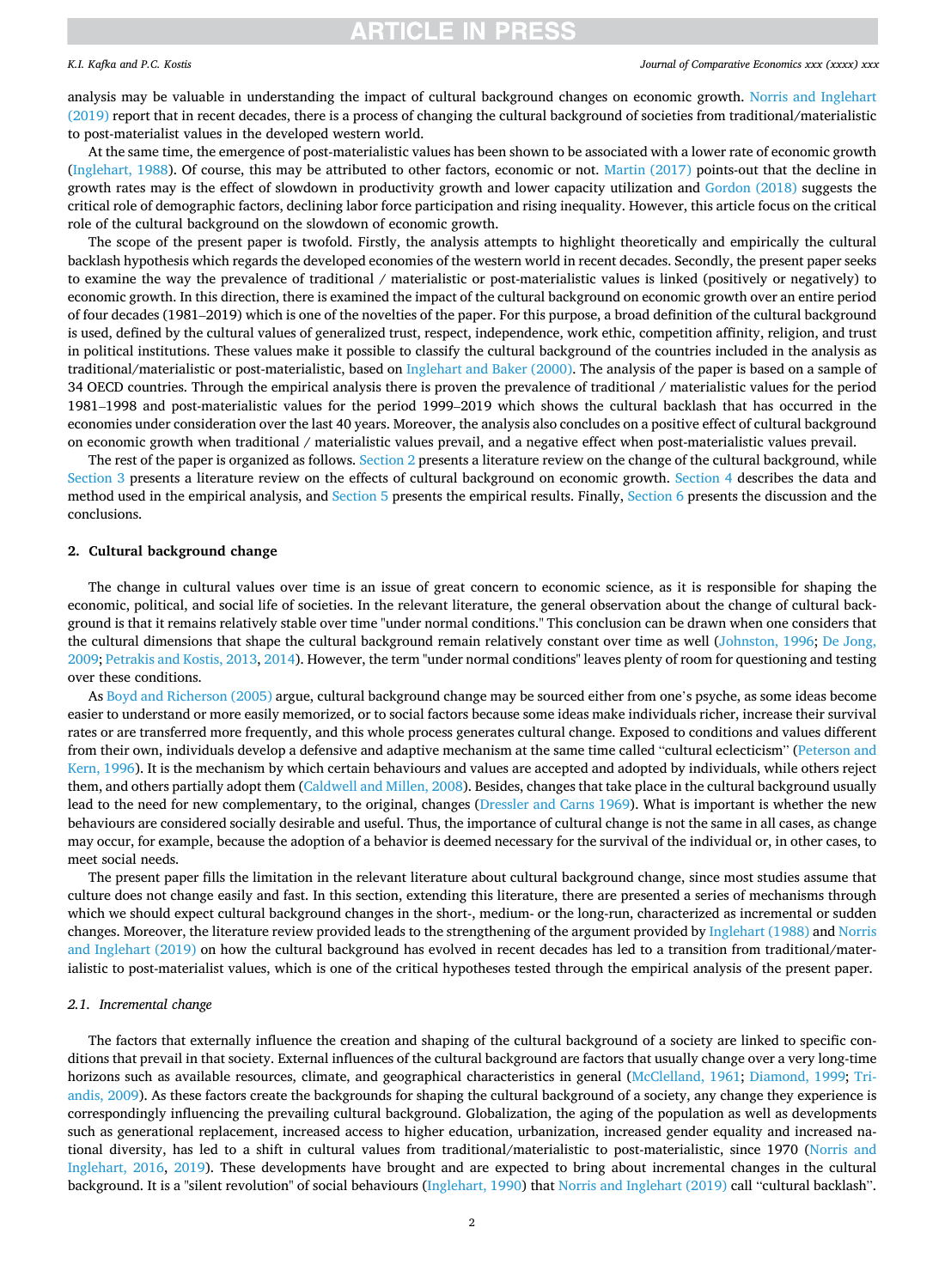# *K.I. Kafka and P.C. Kostis*

### *2.1.1. Available resources, climate, geographical features and extreme events*

The availability as well as the mobility of resources has a significant impact on the cultural background. The more resources and the more accessible the resources available in a society are, the greater the possibility that people will be optimistic and not possessed by insecurity and suspicion. In addition, when available resources move easily, then "honor" psychologies develop as a means of protecting third-party assault on easily moving wealth [\(Petrakis, 2014](#page-15-0)). A revolutionary technological change, which will affect for example the availability of resources and the production process, is expected to bring about a change in the cultural background of individuals.

Climate effects are observed in the psychology and cultural background of members of society ([McClelland, 1961](#page-15-0); [Tavassoli, 2009](#page-15-0); [Petrakis, 2014](#page-15-0)). Low temperatures are associated with the adoption of privacy and introversion. Also, individuals are more disciplined and obey the terms and rules of the community ([Triandis, 1995](#page-15-0)). At the same time, climate influences individual behavior through "homeostasis" [\(Petrakis, 2014](#page-15-0)), i.e. the process by which the human body, mainly through blood circulation, adapts to the external environment [\(Tavassoli, 2009](#page-15-0)).

The geographical relief is another factor shaping the cultural background. If the geographical relief leads to the cultural isolation of a society, then homogenized reactions and more homogenized cultural backgrounds develop. In this case it is possible that cultural regulations are imposed with greater tightness ([Triandis, 2009](#page-15-0); [Petrakis, 2014\)](#page-15-0).

In addition, if extreme events (earthquakes, floods, etc.) occur frequently, people do not engage in programming and scheduling for the future. In fact, if this is combined with limited resources, it increases the cultural value of uncertainty. However, the existence of resources can lead individuals to the opposite effect, that of over-programming, for precautionary reasons [\(Petrakis, 2014\)](#page-15-0).

## *2.1.2. Globalization and aging*

Globalization is also considered an important factor in changing the cultural values of societies. Through it, the different cultural backgrounds communicate and interact as a number of processes take place, such as trade and migration. The development of technology has also contributed in this direction. As globalization is an inevitable process for both developed and emerging economies, it is interesting how societies and individuals adapt to impending change. The theory of modernization ([Inglehart and Baker, 2000](#page-15-0)) argues that different cultural backgrounds between societies tend to converge due to the changes that globalization brings to social and economic structures. The consequence of globalization is the creation of a network of cultural values ([Hermans and Kempen, 1998](#page-15-0)). This grid is based on common features between different societies that interact with the local cultural background of the societies, ultimately leading to a cultural transformation with high coherence between cultural fields. Others focus on the fact that the changes that have accompanied globalization have failed to break the "resilience" of traditional values. [DiMaggio \(1994\)](#page-14-0) argues that the resistance of traditional values to change stems from the fact that these values are independent of economic change.

Аging is another cause of incremental changes in the cultural background of different societies in recent decades, a trend which is observed in all societies regardless of their level of economic development. This trend is a result of technological developments in recent decades which have increased life expectancy and years of healthy living and have significantly reduced mortality rates, leading to a significant increase in the number of people over 60-year-old in societies ([United Nations, 2017](#page-15-0)). Clearly, the characteristics of each dominant age group in a society have a relative influence on the cultural background. While the greatest changes in an individual's personality occur during adolescence [\(Borghans et al., 2008\)](#page-14-0), significant changes in personality traits occur - albeit to a lesser extent - later in life. As individuals grow older, they become more emotionally stable personalities [\(Roberts et al., 2006\)](#page-15-0). At the same time, behavior associated with openness to new experiences is something that increases at younger ages and decreases at older ages ([Roberts et al., 2006](#page-15-0)). As people get older, they tend to become more "shortsighted" in the sense that they appear more present-oriented while not showing much interest in future orientation. In addition, the elderly are considered more politically active, now forming the bulk of the electorate and relying more on traditional and materialistic values. This has an impact on the election results. At the same time, they are becoming more supportive of trends such as populism [\(Norris and Inglehart 2016,](#page-15-0) 2019, [Rodrik](#page-15-0) [2019\)](#page-15-0), thus contradicting the shift observed since 1970 through which the cultural values are transformed from traditional/materialistic to post-materialistic (cultural backlash hypothesis of [Norris and Inglehart \(2019\)\)](#page-15-0).

# *2.1.3. The silent revolution of social behaviors*

A case of gradual change of cultural background concerns developments that have taken place in recent decades, mainly in the developed economies of the western world. It is a "silent revolution" of social behaviors ([Inglehart 1990\)](#page-15-0) that [Norris and Inglehart](#page-15-0) [\(2019\)](#page-15-0) call cultural backlash and is based on developments such as generational replacement, increased access to higher education, urbanization, increasing gender equality and increasing national diversity.

[Norris and Inglehart \(2019\)](#page-15-0) identify the existence of four broader generations with the latter coming to replace the first. These are: a) those who were born between 1900 and 1945 and lived through the First and Second World Wars and the Great Depression of 1929, b) those born between 1946 and 1964 who are essentially the post-war generation that lived the growing prosperity and expansion of the welfare state (called the Baby Boomers), c) those born between 1965 and 1979 and lived the period of sexual liberation and student protest (called Generation X), and d) those born between 1980 and 1996 who grew up in the era of neoliberal economics and globalization (called the Millennials). Intergenerational differences arise from historical experiences during the period in which the birth took place, something that has been established in the attitudes and values of individuals. [Giuliano and Spilimbergo \(2014\)](#page-14-0) examine how the great macroeconomic shocks that one has experienced in childhood, affect one's personal choices and individual characteristics. They conclude that these situations shape individuals' motivations and general attitudes toward life. As they take place at an age when the human personality is fermenting and seeking stimuli from its wider environment, these situations affect human behavior through the subconscious. They conclude that people who grow up during a recession tend to support greater state redistribution and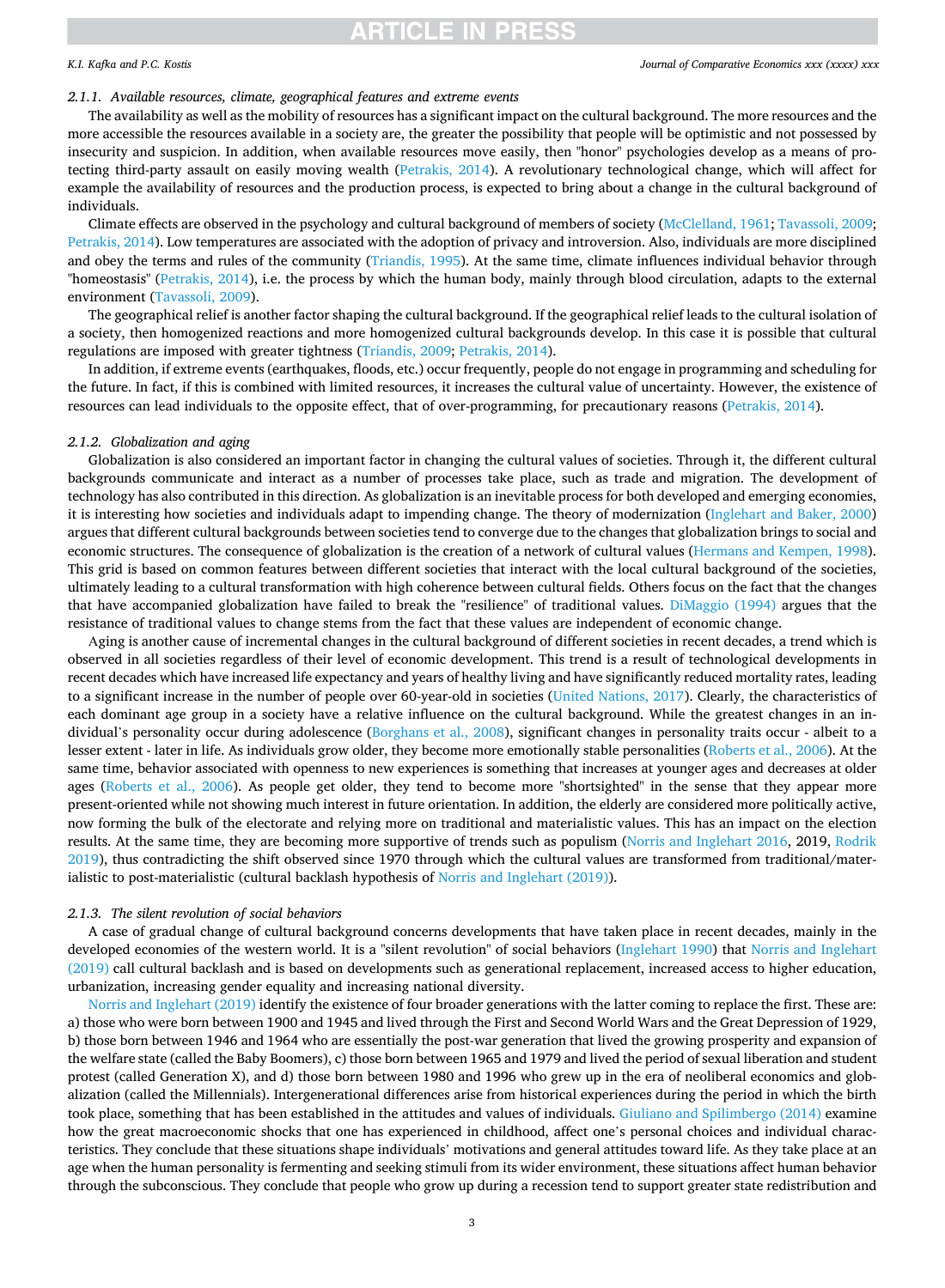# *K.I. Kafka and P.C. Kostis*

### *Journal of Comparative Economics xxx (xxxx) xxx*

believe that luck is more important than trying to determine financial success in life. Every day, every society loses some members of old generations and gains some new members from the new generations with this whole process leading to a transformation of the attitudes and behaviors of the whole society, which takes place gradually over time.

Moreover, in recent decades, there has been a very significant increase in participation in higher education in Western societies, resulting in a shift in societal attitudes to more liberal views. Globally, enrollment in higher education has tripled since 1970 [\(Norris](#page-15-0) [and Inglehart, 2019\)](#page-15-0). Even more important is the increase in women's participation in education, which quadrupled during this period. Globalization has also significantly guided these developments by increasing the demand for higher education knowledge and by increasing the mobility of populations.

Another phenomenon that has led to a change in the attitudes of societies is the fact that in many countries around the world and especially in Western economies, there has been a process of urbanization in recent decades. The populations not only are concentrated in cities without appropriate infrastructure, but also multiply rapidly. This trend has led to an increase in national diversity in the big cities, which has led to a breakdown of existing cultural values and a shift to new combinations of cultural values ([Norris and](#page-15-0) [Inglehart, 2019](#page-15-0)). The upward trend in the national diversity of post-industrial societies has been exacerbated in recent decades by the significant increase in the influx of migrants into societies. The younger generations also tend to get used to living in multicultural societies.

In addition, in recent decades there have been significant upheavals in gender relations, due to the achievements of science, the new philosophical and ideological currents of the West and the ongoing social struggles for the protection of basic human rights of women. As more and more women enter the labor market, significant initiatives have been taken to promote gender equality.

Therefore, [Norris and Inglehart \(2019\)](#page-15-0) note that for more than 40 years, conditions have been made that led to existential security so that the priority of societies is not so much to secure a safe and sure future but the prevalence of other values such as free choice and expression. Thus, the conditions described above have gradually reduced the size of social sectors adhering to social conservatism and traditional values, while expanding parts of the population that support socially liberal attitudes and post-materialist values. This trend seems to be observed in high-income countries and not in developing economies.

The rise of post-materialist values is part of a much broader cultural shift, with greater emphasis on environmental protection, peace movements, sexual liberation, support for democracy and human rights, gender equality, respect for human rights, homosexuality, the protection of people with disabilities and minorities and international cooperation. This shift is also linked to moving away from prioritizing issues related to economic outcomes and participation in political processes, such as voting, joining political parties, trade unions, and voluntary unions, which have given way in demonstrations and activism, especially among the younger generation.

As [Inglehart \(1988\)](#page-15-0) points out, the emergence of post-materialist values is associated with lower rates of economic growth. The emergence of Protestantism and Protestant ethics in traditional societies led to the emergence of capitalism accompanied by rapid economic growth, wealth, and abundance. This, in turn, has led to increased security for the future and a shift to more post-materialist values and less to traditional/ materialistic values. This is also the reason why, when the economic and social system is stable, there is an increase in the tendency towards post-materialist values, and lower rates of economic growth emerge [\(Inglehart 1988\)](#page-15-0).

Thus, this whole process of social change and the shift to more post-materialist values for younger generations pushes older generations to react to this shift that is not in line with the traditional values in which they have been nurtured and matured. Similarly, the urbanization of societies also pushes traditional provincial societies to respond to the high concentration of power and national diversity [\(Wilkinson 2019\)](#page-16-0). The result of these reactions is to enhance reactive currents to maintain or improve traditional values. One way to do this is through the power of the vote and, more specifically, through support for political parties that have their basis in authoritarian regimes. The result of all this reaction is the increase in voters supporting populist parties.<sup>1</sup> [Norris and Inglehart \(2019\)](#page-15-0) report that while traditionalists may be less in numbers, they are very active in the elections and generally very politically active. This whole process inevitably leads to more comprehensive changes in the cultural background of societies.

# *2.2. Sudden changes*

But there are also cases where the change of cultural background occurs after an external shock or a cultural shock and can be described as sudden.

External shocks cause serious and critical changes in the cultural background. Therefore, an economic shock like an economic crisis tends to "spawn" or accelerate the cultural changes which, once accepted because of the crisis, tend to become permanent. Changes of this type can cause psychological stress on individuals ([Eschbach et al., 2001](#page-14-0)) affecting their psychological adaptation to new conditions and can be - depending on the intensity of change - a strong shock to the context of cultural values that characterizes them. The result is a change in cultural background, which is usually much faster than the incremental change described above. An example is the recent financial crisis of 2008, which has affected most economies worldwide. Besides economic effects, the economic crisis affects societies and more specifically the cultural background and personal characteristics of members of societies [\(Magee et al., 2013\)](#page-15-0). The result of the global financial crisis was a significant economic impact on economic actors that led to significant stress and psychological

<sup>&</sup>lt;sup>1</sup> Another perspective on the rise of the populist wave is that of economic insecurity, which explains populism as a product of rising income inequality, a sense of injustice on the global market's losers, dissatisfaction with the dominant center-left parties, and a loss of faith in the ability of the dominant parties to respond in those issues. If this is the case, then populism should be supported by those who feel economically insecure, such as unskilled labor, those who have not received higher education, the unemployed, people living in the province, pensioners and dependents from social transfers.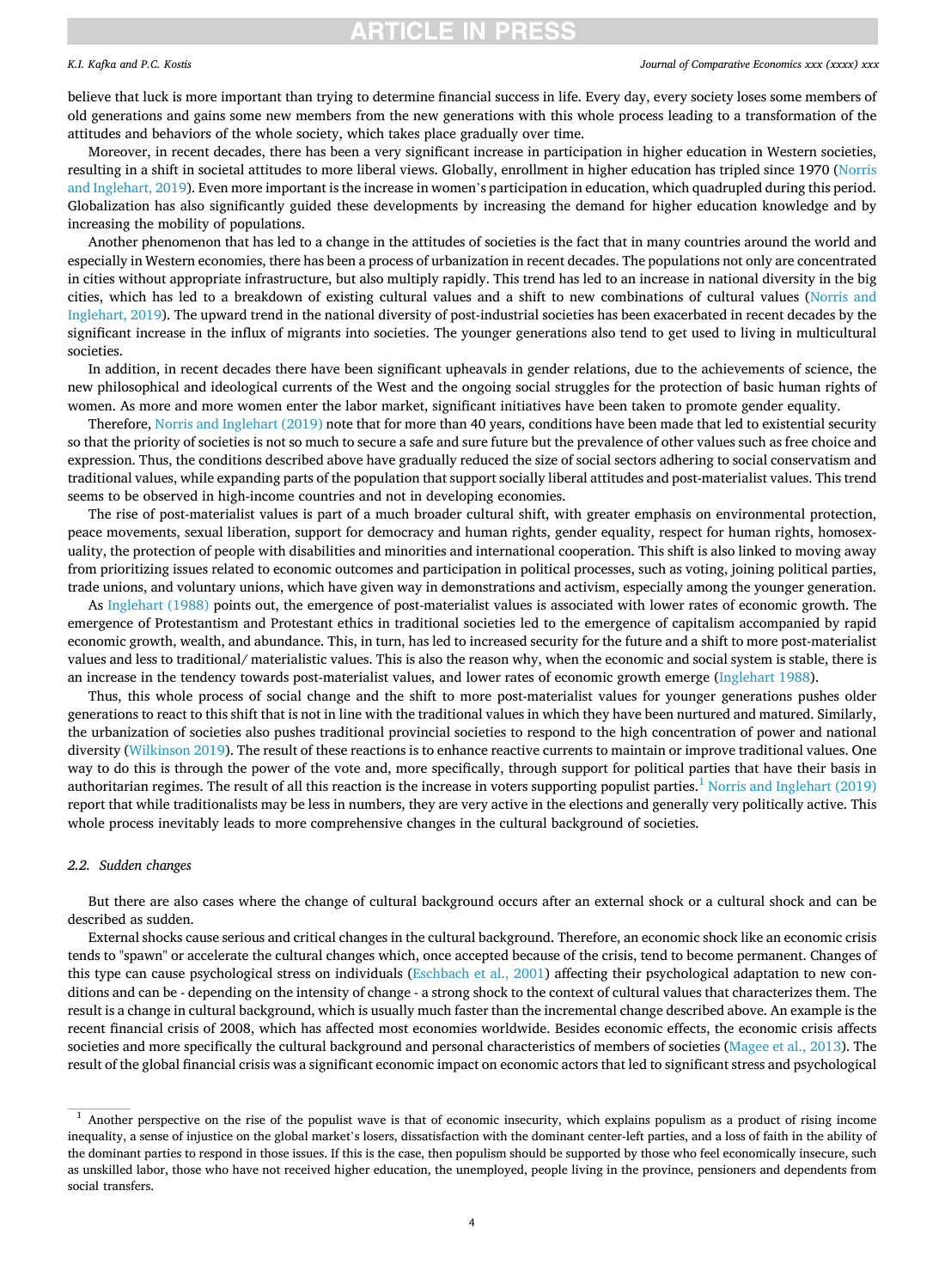# <span id="page-4-0"></span>*K.I. Kafka and P.C. Kostis*

pressure [\(Eschbach et al., 2001;](#page-14-0) [Petrakis 2011;](#page-15-0) [Sargent-Cox et al., 2011](#page-15-0)). Proponents of the "Insecurity Hypothesis" claim that the economic stress, insecurity and austerity experienced by individuals as a result of the crisis have changed their cultural values and are responsible for the rise of the populist wave ([Norris and Inglehart 2019;](#page-15-0) [Rodrik 2019\)](#page-15-0).

Besides, [Oberg \(1960\)](#page-15-0) defined the term "cultural shock" as the stress that results from the loss of all known signs and symbols of social interaction. [Weaver \(1994\)](#page-15-0) states that a cultural shock can result from the loss of well-known benchmarks, the disruption of interpersonal communications, or an identity crisis. A culture shock can be defined as a change that leads individuals and societies to face circumstances that are characterized by conditions different from their previous cultural "content" [\(Xia, 2009](#page-16-0)). The entry of a person into a society, characterized by different cultural background compared to his own, under the conditions of migration, is an example of cultural change [\(Oberg, 1960](#page-15-0)). This change leads immigrants not being able to understand the ideology and behavior of members of the new society and as a result they do not understand why these people behave in the way they behave and how they should behave themselves ([Xia, 2009](#page-16-0)). Under these conditions, the individual is likely to suffer from psychological symptoms (depression, anxiety, etc.) [\(Hess, 1994; Mio, 1999](#page-15-0)). As these symptoms increase, the person does not feel free, making the process of adapting to the new situation difficult. In general, migration leads to privacy and introversion as it contains the key elements of group detachment and individual survival ([Petrakis, 2014\)](#page-15-0). Thus, one has to adapt to the new cultural environment characterized by different lifestyles, living conditions, and business practices ([Zorlu and Hartog, 2005\)](#page-16-0).

### **3. The role of cultural background on economic growth**

Since the late 1960s, rational choice models based on economic variables have been the dominant mode of analysis in economic thought. This has led to the silencing of the role of the cultural background in the economic development and growth of societies. At the same time, there is a debate on whether the lack of data on cultural values that determine the cultural background and the simultaneous existence of economic variables have led to this shift or whether the role of the cultural background has been consciously exaggerated ([Inglehart, 1988\)](#page-15-0).

However, from the late 20th century and onwards, there is a gradual emergence of works in the literature that use empirical models to explain the effects of the cultural background on economic development and growth ([Hofstede and Bond 1988](#page-15-0); [Granato et al., 1996](#page-14-0); [House et al., 2004](#page-15-0); [Alesina and Giuliano, 2015](#page-14-0)).

Cultural dimensions, according to [Hofstede \(1980\),](#page-15-0) concern the basic characteristics of societies. The different performance of each country in each cultural dimension indicates that different societies treat these characteristics differently [\(Hofstede 1980\)](#page-15-0). Using as dependent variable the growth rates between 1960 and 1970, [Hofstede](#page-15-0)'s (1980) study concludes that societies characterized by low uncertainty avoidance and low power distance usually achieve higher rates of economic growth. Hofstede'[s research \(1980](#page-15-0), [1991](#page-15-0), [Geert 2001\)](#page-15-0) filled a significant gap in the field of transnational value benchmarking, presenting value characteristics that could be used to measure a society's cultural background.

[Franke et al. \(1991\)](#page-14-0), regress Hofstede's cultural values in a sample of 18 countries with lagging economic growth for the periods 1965–1980 and 1980–1987. They conclude that cultural characteristics have the ability to explain more than 50% of the fluctuation rate of economic growth. Their sample includes four Western values and four Chinese values from the Chinese Values Survey ([Hof](#page-15-0)[stede and Bond, 1988\)](#page-15-0).

[Schwartz \(1994\)](#page-15-0) with his theory of cultural values seeks to determine a relationship between cultural background and important social phenomena. Schwartz's research shows that economic growth and development promotes autonomy and equity and suppresses hierarchy and group action. Also, he points out that cultural background influences growth as hierarchy and group integration stifle individuals' motivation and creativity. His-study found that investment at the international level was higher for societies with low scores on the variables of group integration and equity but also that harmony encourages international investment.

[Inglehart \(1997\)](#page-15-0) identifies groups of countries sharing the same cultural values. Based on data from three WVS waves (1970–1971, 1981 and 1990) examines the relationship between cultural background and economic growth. He concludes that higher-income drives individuals to existential security in an easy way, which leads individuals to shift their priorities and values. This shift in priorities is mainly aimed at shifting to more post-materialist values (such as environmental protection, acceptance of homosexuality, quality of life issues, etc.). The fact that in such a context, societies are not performance-oriented leads to lower growth rates.

The different social and political processes that shape the cultural background of each society guide the human behavior and character of all involved. These processes are different for each society, resulting in the development of different social structures and therefore a different cultural background between societies ([Greif, 1994](#page-14-0)). As [Greif \(1994\)](#page-14-0) points out, differences in the cultural background between countries may ultimately have an impact on wealth distribution, while at the same time, economic growth is related to cultural stereotypes and behaviours.

One way of capturing the relationship between cultural background and growth is approached by some scholars through political science and specifically through the term "political culture" [\(Putnam, 1993](#page-15-0); [Inglehart, 1990](#page-15-0)). To this end, [Jackman and Miller \(1996\)](#page-15-0) explore the relationship between political culture and a range of macroeconomic variables. Following the logic of [Inglehart \(1990\)](#page-15-0) on how to describe political culture, the authors conclude that the relationship between political culture and growth is quite weak. Their conclusions contradict the findings of [Inglehart \(1990\)](#page-15-0). The criticism they received of their findings is based on the fact that their sample consists only of the most advanced countries and that the model used in empirical research is a limited form of the magnification model. Therefore, the possibility that satisfactory control variables have been omitted cannot be ruled out [\(Swank, 1996](#page-15-0); [Kapas,](#page-15-0) ´ [2017\)](#page-15-0).

Moreover, [Granato et al. \(1996\)](#page-14-0) following an assessment model such as that of [Jackman and Miller \(1996\)](#page-15-0), examine the explanatory power of the endogenous magnification model and compare it with two cultural values that express motivational factors: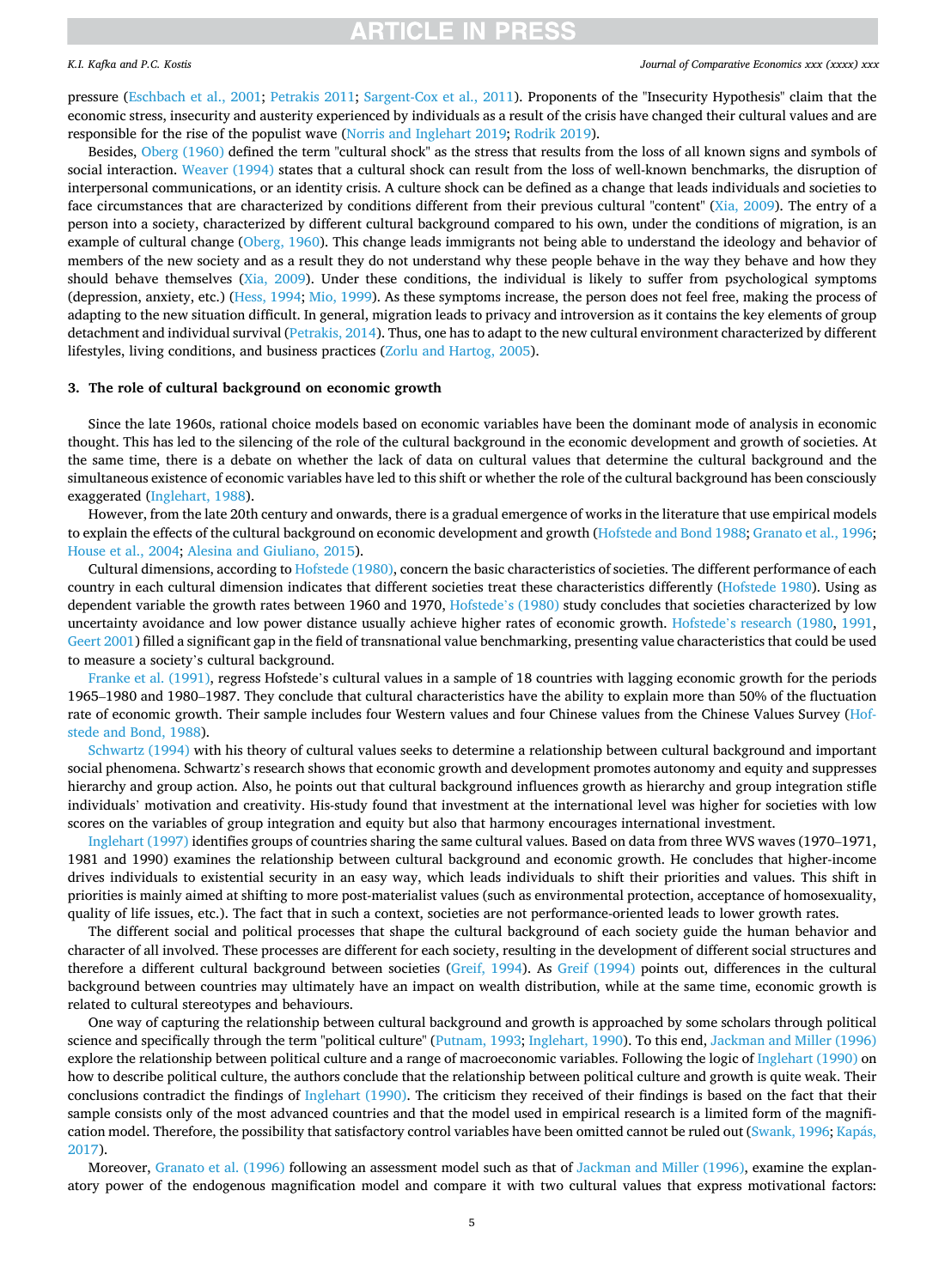# *K.I. Kafka and P.C. Kostis*

#### *Journal of Comparative Economics xxx (xxxx) xxx*

motivation for achievement and meta-materialistic values. Based on WVS data, they construct an indicator to measure the extent to which the incentive for achievement has an impact on economic growth. Their study shows that, in a sample of 25 countries, economic growth is influenced both by economic factors and the map of the cultural values of the society, playing a complementary role, as the combination of the two concepts is capable of interpreting aspects of growth that each concept fails to do separately.

[Marini \(2004\)](#page-15-0) based on the study of [Granato et al. \(1996\)](#page-14-0) divides the evolution of economies into three phases through which they go through in order to reach economic growth. The first period is characterized by traditional structures of the economy with obedience, belief in religion and tolerance dominating the grid of values of society. The second period is characterized by the need for individual progress and generalized trust. Finally, in the third period the values that seem to prevail are imagination and selflessness. [Marini \(2004\)](#page-15-0) concludes that there is a negative relationship between economic growth and traditional values (first period) while a positive relationship is associated with values such as independence, austerity and diligence. Finally, the values prevailing in the third period do not seem to have a statistically significant relationship with economic development.

More recently, [Bützer et al. \(2013\)](#page-14-0) investigate the question of whether culture affects the emergence of macroeconomic imbalances for 65 advanced and emerging countries. Using decade-level data from the World Values Survey (WVS) and the European Values Study (EVS) for three decades after 1980. They measure culture using the first component of a Principal Component Analysis including the following cultural values: interpersonal trust, honesty, obedience, confidence in individual self-determination, competition affinity, work ethic, importance attached to thrift. They find robust empirical evidence for a negative and significant relationship between trust and macroeconomic imbalances which may therefore partly reflect underlying het- erogeneity in cultural background.

Additionally, the transition of a society from low-income to high-income countries is influenced by cultural values ([Paldam, 2002](#page-15-0)). [Paldam \(2002\)](#page-15-0) tries to find out to what extent cultural values influence the transition path of each society. Thus, countries with the same grid of "core cultural values" follow the same path of transition. Focusing on the level of societal corruption, [Paldam \(2002\)](#page-15-0) argues that cultural background is a small explanatory factor as countries within the same cultural space have similar levels of GDP per capita.

[Tabellini \(2008](#page-15-0), [2010](#page-15-0)) attempts to capture the cultural background through four cultural values (trust, respect, control of life, and obedience) to study its interconnection with economic growth. These cultural values are outlined through answers to four relevant WVS questions. He concludes that the cultural background is how institutions influence economic outcomes, as well as that the cultural background is shaped by historical events and factors (such as political institutions and the level of illiteracy) as well as the broader prevailing conditions

Another crucial issue, which has been examined in the relevant literature, concerns the way in which economic results are affected by the degree of collectivity of societies [\(Triandis, 1995\)](#page-15-0). [Triandis \(1995\)](#page-15-0) based on the level of individualism and collectivity of societies examines their impact on the economic result. The high levels of collectivism when combined with traditional societies, create obstacles to economic growth. Collectivism emphasizes to the functioning of the individual within the group, removing the initiative and freedom of expression. On the contrary, societies that are characterized by individualism tend to boost economic growth and push the individual to develop the entrepreneurial activity.

[De Jong \(2009\)](#page-14-0) in his analysis offers explanations of how cultural backgrounds affect institutions and economic outcomes. The results of his empirical analysis confirm the negative relationship between GDP growth rate and uncertainty. His-analysis concludes that cultural values shape the way societies are organized, without this necessarily meaning that they also affect economic outcomes.

[Williamson \(2009\)](#page-16-0) following the definition of cultural background as defined by [Tabellini \(2008\)](#page-15-0) and institutional background as defined by [Glaeser et al. \(2004\)](#page-14-0) calculates the difference between formal (economic, political, social institutions) and informal (cultural background) institutions and their impact on the economic development of countries. It differs -in terms of the results of the analysis- from Tabellini as it identifies a significant influence of informal institutions on economic development: strong informal institutions (cultural background) are critical determinants of economic growth irrespective of the power of formal institutions.

[Bucci and Serge \(2011\)](#page-14-0) conclude that the role of cultural background in economic growth is particularly critical if human capital complementarity is important. By creating a binary model of endogenous growth, using two different types of capital (human and cultural capital), they argue that investing in cultural background can only affect economic growth in the long run through the complementarity between these two forms of capital accumulation.

[Gorodnichenko and Roland \(2011\)](#page-14-0) using data from WVS, Hofstede and Schwartz to capture cultural background study their effect on per capita output. They conclude that the cultural value of "individualism" is always statistically significant, in contrast to other cultural values. "Integration" is important but has a negative effect. "Emotional autonomy", "spiritual autonomy" and "equality" are both positively statistically significant. [Gorodnichenko and Roland \(2011\)](#page-14-0) conclude that there is a strong causal effect of the cultural background on long-term economic growth and the level of innovation. They find that a more individualistic cultural background is more innovative and, therefore, conducive to economic growth.

In addition, [Gray \(1996\)](#page-14-0) states that cultural background determines economic growth, since there is an interrelation between culture and the ability of the Government to institute growth-oriented policies in addition to the direct effects of cultural values on recognized economic forces.

Moreover, in the relevant literature, trust is considered to be a concept identical to the cultural background, as well as the most critical dimension of social capital [\(Putnam, 1993;](#page-15-0) [Fukuyama, 1995](#page-14-0); [Knack and Keefer, 1997](#page-15-0)). The definition of the concept of social capital was extended by [Putnam \(1993\),](#page-15-0) who essentially included in it the concept of trust. Putman (1993) argues that differences in social structures between different geographical areas may explain differences in countries' economic performance. When social structures are characterized as horizontal and based on common values but also on trust, then social capital is greater, as are economic results. [Fukuyama \(1995\)](#page-14-0) highlights the direct relationship of trust with economic development, while Horvath (2013) suggests that trust is an important driver of long-term growth.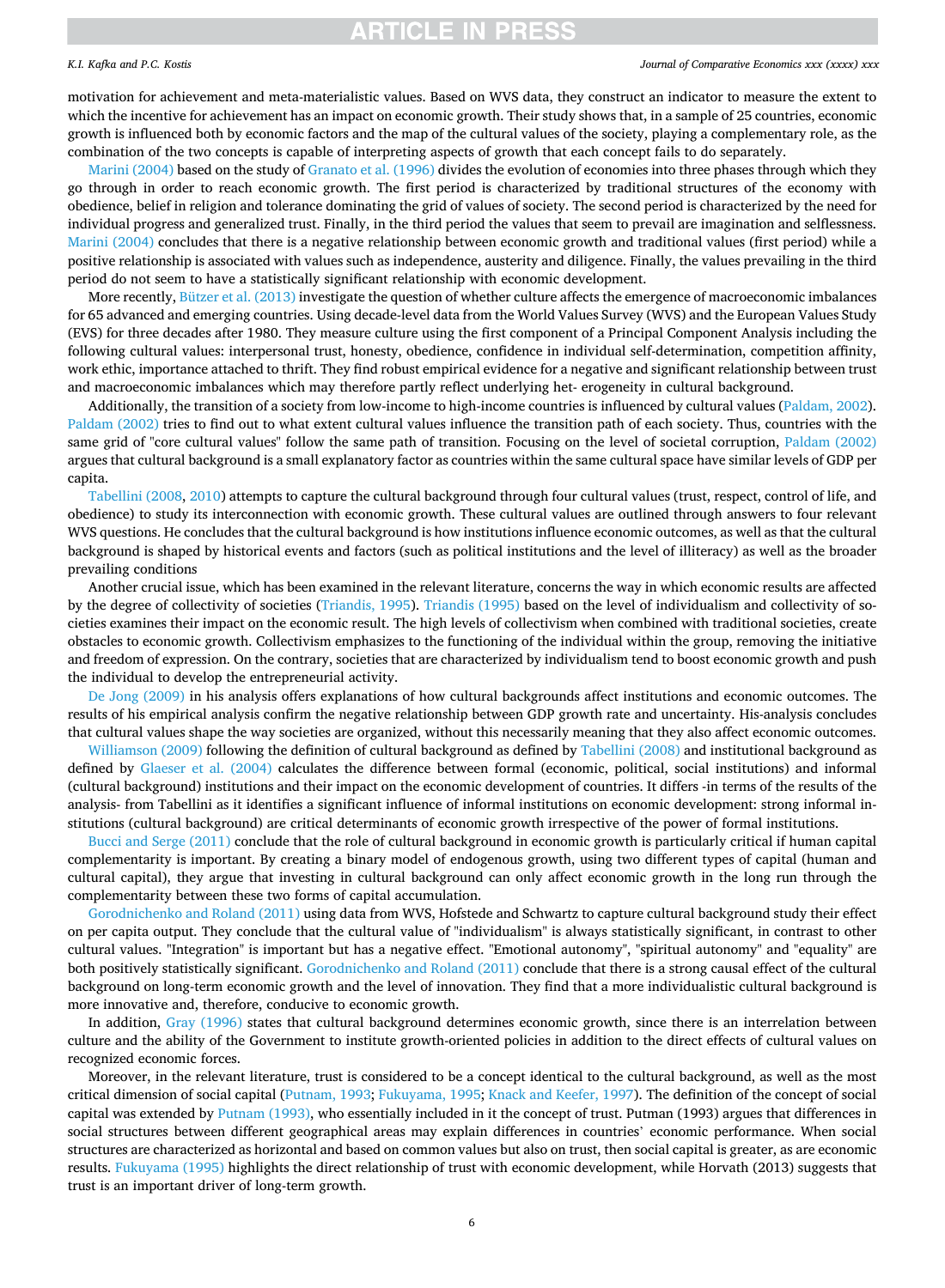## <span id="page-6-0"></span>*K.I. Kafka and P.C. Kostis*

#### *Journal of Comparative Economics xxx (xxxx) xxx*

[Zak and Knack \(2001\)](#page-16-0) examine the intrinsic relationship between trust and economic growth. They conclude that an increase in trust by fifteen percentage points is expected to increase economic growth by one percentage point. In addition, they conclude that much of the effect of formal institutions and population heterogeneity on economic growth is due to the effect of trust. In this way, [Zak](#page-16-0) [and Knack \(2001\)](#page-16-0) recognize trust not only as a factor directly affecting economic growth but also as a channel leading to economic growth.

[Beugelsdijk et al. \(2005\)](#page-14-0) focusing on the relationship between social capital and economic growth and why different parts of Europe are different, concentrate on the role of trust and the role of citizen engagement with the public. They conclude, in full correlation with much of the literature, that after checking their results based on GDP per capita at the beginning of the period under review, social capital is positively related to the economic growth of economies.

Also, many scholars have documented essential examples of how cultural values are shaped by religion and which is the interconnection of religion with economic growth [\(Habibi, 1989\)](#page-14-0). [Weber \(1958](#page-16-0); [Max 2001 \[1930\]\)](#page-16-0) argues that Protestantism played a decisive role in the development of capitalism and the subsequent rapid economic development of Western societies [\(Weber 1958\)](#page-16-0). In addition, he stresses that the behavior of the modern individual has been defined by the influence of Protestantism, while at the same time, Calvinism has emphasized individuality and the empowerment of personal potentials and initiatives. Capitalism is seen not only as a result of the structure and evolution of Western world societies but also as a result of Calvinism as it has led to the liberation from the traditional ethics on the acquisition of goods ([Tayeb 2000](#page-15-0)). Moreover, [Barro and McCleary \(2003\)](#page-14-0) note that faith in hell seems to contribute positively to economic growth, while churching appears to harm economic development, which is explained by the opportunity cost of churching. [Renneboog and Spaenjers \(2012\)](#page-15-0) point out that there are considerable differences in economic attitudes and financial decisions between religious and non-religious households.

Moreover, the cultural background has indirect effects on economic growth as well, since it is highly correlated with several economic issues that affect economic growth. More precisely, culture is regarded a potential determinant of market reform adoption [\(Tarabar, 2017\)](#page-15-0), and affects the manner in which a society regulates the entry of new firms ([Davis and Williamson, 2016](#page-14-0)), institutional quality [\(Licht et al., 2007;](#page-15-0) [Davis and Abdurazokzoda 2016](#page-14-0)), dividend payouts ([Fidrmuc and Jacob 2010\)](#page-14-0), human capital accumulation [\(van Hoorn \(2019\),](#page-15-0) interfirm relations such as competition and cooperation and intrafirm relations such as organizational behavior [\(Mark 1993\)](#page-15-0) and the level of intragenerational redistribution in public pension plans ([Rivera-Rozoa et al., 2018\)](#page-15-0).

The present paper adds on the discussion about the effects of traditional/ materialistic or post-materialistic cultural background on GDP growth. The assumption under consideration is based on the conclusion of [Inglehart \(1988\)](#page-15-0) which this paper examines to satisfy using recent data. Thus, the basic assumption examined is whether traditional/ materialistic values lead to higher GDP growth, while when post-materialistic values prevail less emphasis is placed on economic results and lower GDP growth rates are observed.

### **4. Data and methodology**

The cultural background change during the last decades and the interconnection between cultural background and economic growth is attempted to be explored through the influence of several cultural values. A selective selection of cultural values is realized (generalized trust, respect, independence, work ethic, competition affinity and trust in political institutions) to express the cultural background of the economies that make up the sample under analysis, based on significant references ([Inglehart, 1988;](#page-15-0) [Tabellini,](#page-15-0) [2010;](#page-15-0) [Bützer et al., 2013;](#page-14-0) [Kostis et al., 2018\)](#page-15-0). These cultural values are complemented by the role of religion since it is considered an essential source of emerging cultural values and attitudes ([Tayeb, 2000](#page-15-0); [Walker, 2008](#page-15-0)). The selection of these certain cultural values gives as the opportunity to characterize the resulting overall cultural background as traditional/materialistic or post-materialistic based on the discussion realized by [Inglehart and Baker \(2000\)](#page-15-0).

The following WVS and EVS question is used to measure the variable "generalized trust": "*Generally speaking, would you say that most people can be trusted or that you can't be too careful in dealing with people?*" The level of trust in each country is measured as the percentage of respondents who answered that "most people can be trusted." It should be noted that this paper uses generalized interpersonal trust, which clearly differs from the personalized trust. Trust is closely linked to trustworthiness. If a society expresses respect and tolerance among individuals, generalized trust prevails ([Banfield, 1958,](#page-14-0) [Tabelini, 2008](#page-15-0)), and therefore trust is perceived as "generalized interpersonal trust." Thus, in this paper, the variable generalized trust is complemented by the variable "respect". The following WVS and EVS questions are used to measure this variable: "*Here is a list of qualities that children can be encouraged to learn at home. Which, if any, do you consider to be especially important?*". Respect is derived as the percentage of respondents who answered, "*tolerance and respect for other people*." [Inglehart and Baker \(2000\)](#page-15-0) cite as traditional values societies to believe that respect is not one of the values they should teach their children, and say that the opposite characterizes post-materialistic values.

To measure the variable "independence," the following WVS question -supplemented by EVS- is used: "*Here is a list of qualities that children can be encouraged to learn at home. Which, if any, do you consider to be especially important?*" The variable "independence" is defined as the percentage of respondents reporting "independence" as being of significant quality. This variable is considered as a value that contributes to sketching the cultural background of a society because it adds to the role of individualism in society ([Tabellini,](#page-15-0) [2010\)](#page-15-0). [Inglehart and Baker \(2000\)](#page-15-0) cite as traditional value those who say that obedience rather than independence is an important quality to teach their children. As they note, the opposite is true in post-materialistic societies.

The variable "work ethic" emerges as the percentage of respondents that answer "hard work" to the question "*which quality they consider particularly important to teach their children"*. Work ethic is intended to capture individuals' internal motivation to work [\(Phelps, 2006\)](#page-15-0). In societies where work is central to individuals' lives and where their work distinguishes individuals, they are expected to be more hard-working. When there is a work ethic, higher productivity should be expected. [Inglehart and Baker \(2000\)](#page-15-0) support that societies in which work plays an important role in their lives, believe that hard work should be taught to their children as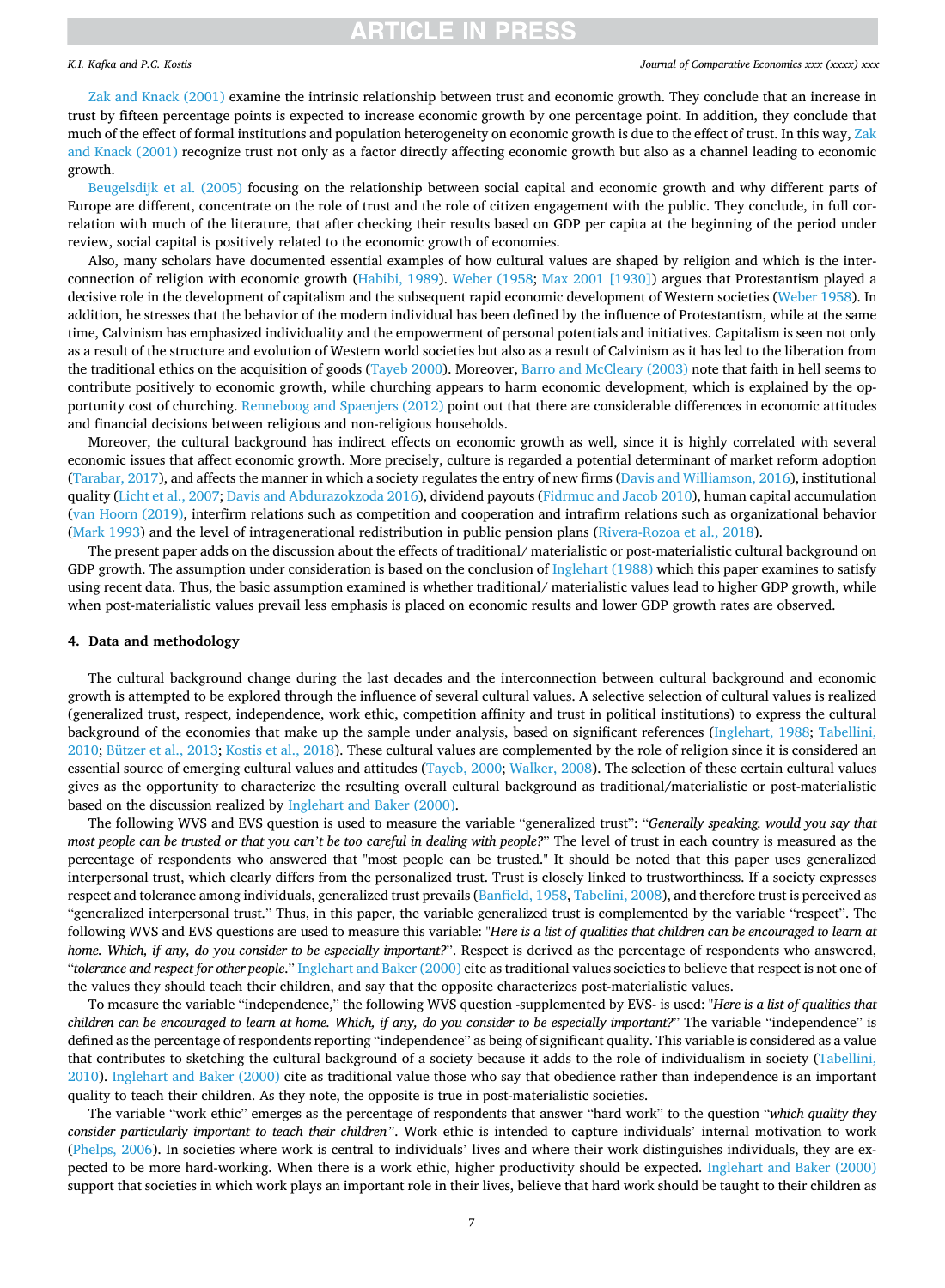# NCLE IN PRES

# *K.I. Kafka and P.C. Kostis*

*Journal of Comparative Economics xxx (xxxx) xxx*

an important quality, and respond that rest is not important for their lives, should be treated as traditional societies.

The variable "competition affinity" emerges as the respondents' answers to the question "*how would you rate your opinion, on a scale of 1 to 10, from competition being good to harmful competition*" and answering that competition is good. A population with a positive attitude towards competition should be more likely to favor competition, and thus market liberalization, in product and labor markets. [Inglehart and Baker \(2000\)](#page-15-0) cite as traditional values the following and which one might claim to be values that enhance competition: priority in economic security rather than self-expression and quality of life, great emphasis on the exploitation of new technologies, emphasis on wages and safe work instead of working with people who thank them, men should be more likely to work than women, scientific discoveries that help the humanity, and should not be given help from richer to poorer economies.

In order to measure "religion," the percentage of respondents who said that faith is important for their lives, is used. [Inglehart and](#page-15-0) [Baker \(2000\)](#page-15-0) place great emphasis on the role of religion in traditional societies, as they consider traditional societies to: believe that God and religion are important in their lives, believe that faith should be taught to their children as important value, believe in heaven and hell, go to church and trust the church as an institution, and respond that their religion gives them strength and comfort.

The variable "trust in political institutions" is obtained as the first principal component of a PCA based in the percentage of respondents who said they (very much) trust each of the following three political institutions: the national parliament, the national government, and the political parties. From the PCA, the first component has an eigenvalue of 2.58 and interprets 86.08% of the variance. The principal component "trust in political institutions" is positively shaped by all three variables. [Norris and Inglehart](#page-15-0) [\(2019\)](#page-15-0) place great emphasis on the attitude of societies towards political institutions, as they consider it to be a critical variable for the rise of populism. Specifically, they note that various factors lead to a process of changing the cultural background of societies, with the emphasis being placed from traditional to post-materialistic values, giving room for the development of attitudes toward this change expressed by populist streams. Indeed, they note that the rise of populist streams is because the large mass of voters is made up of people who are characterized by traditional values and who oppose this change in societies. In contrast, correspondingly, the new generations who describe themselves as post-materialists do not emphasize on political subjects and the exercise of their political rights.

Table 1 presents the questions through which each cultural value is captured, as well as the characterization of each value as traditional/materialistic or post-materialistic based on [Inglehart and Baker \(2000\)](#page-15-0) and other empirical works that use those cultural values.

А Principal Component Analysis (PCA) is used to reduce the number of independent variables but also to ensure that the results are not sensitive to the way the variables are constructed. Since the cultural background variable is an index of individual cultural characteristics, one should not concentrate on the extent to which individual elements have an independent influence on economic growth. Instead, the cultural background variable should be interpreted as an overall measure.

In order to investigate the impact of cultural background on economic growth, an unbalanced panel of 34 OECD countries is used. As [Pryor \(2008\)](#page-15-0) concludes distinct clusters of general cultural values found in various OECD countries match the particular economic systems of these countries. The analysis period covers the period from 1981 to 2019 and is broken into seven (7) sub-periods based on the World Value Survey (WVS) waves: 1981–1984, 1990–1994, 1995–1998, 1999–2004, 2005–2009, 2010–2014, while for the period 2017–2019 the data are derived from the European Value Study (EVS) (2nd release, July 2019). Data from EVS (EVS 1981, 1990, 1999, 2008) complement the sample of countries and the other six waves of WVS, as well. The dataset focuses on OECD countries in order to have a homogeneous dataset of countries which are considered to be developed economies. This is the case in the analysis made by

# **Table 1**

Definitions of cultural values.

| Cultural Value            | Responses to the following question                              | Traditional vs Post-<br>Materialism based on | Other Sources using this cultural value |
|---------------------------|------------------------------------------------------------------|----------------------------------------------|-----------------------------------------|
|                           |                                                                  |                                              |                                         |
|                           |                                                                  | Inglehart and Baker (2000)                   |                                         |
| Generalized Trust         | Generally speaking, would you say that most people can be        | Post-Materialistic Value                     | Inglehart (1988)                        |
|                           | trusted or that you can't be too careful in dealing with people? |                                              | Tabellini (2008, 2010)                  |
|                           |                                                                  |                                              | Bützer et al. (2013)                    |
|                           |                                                                  |                                              | Kostis et al. (2018)                    |
| Respect                   | Here is a list of qualities that children can be encouraged to   | Post-Materialistic Value                     | Tabellini (2008, 2010)                  |
|                           | learn at home. Which, if any, do you consider to be especially   |                                              |                                         |
|                           | important?.Respect.                                              |                                              |                                         |
| Independence              | Here is a list of qualities that children can be encouraged to   | Post-Materialistic Value                     | Tabellini (2008, 2010)                  |
|                           | learn at home. Which, if any, do you consider to be especially   |                                              | Bützer et al. (2013)                    |
|                           | important? Independence.                                         |                                              | Kostis et al. (2018)                    |
| Work Ethic                | Which quality do you consider particularly important to teach    | <b>Traditional Value</b>                     | Bützer et al. (2013)                    |
|                           | to your children? Hard Work                                      |                                              | Kostis et al. (2018)                    |
| Competition               | How would you rate your opinion, on a scale of 1 to 10, from     | Traditional Value                            | Bützer et al. (2013)                    |
| Affinity                  | competition being good to harmful competition?                   |                                              | Kostis et al. (2018)                    |
| Religion                  | Is faith important for your life?                                | Traditional Value                            | Weber (1958, Max 2001) (1930),          |
|                           |                                                                  |                                              | Inglehart (1988), Putnam (1993),        |
|                           |                                                                  |                                              | Harrison and Huntington (2000)          |
| <b>Trust in Political</b> | Percentage of respondents who said they (very much) trust        | <b>Traditional Value</b>                     | Inglehart 1988, Inglehart και Baker     |
| <b>Institutions</b>       | each of the following three political institutions: the national |                                              | (2000)                                  |
|                           | parliament, the national government, and the political parties.  |                                              |                                         |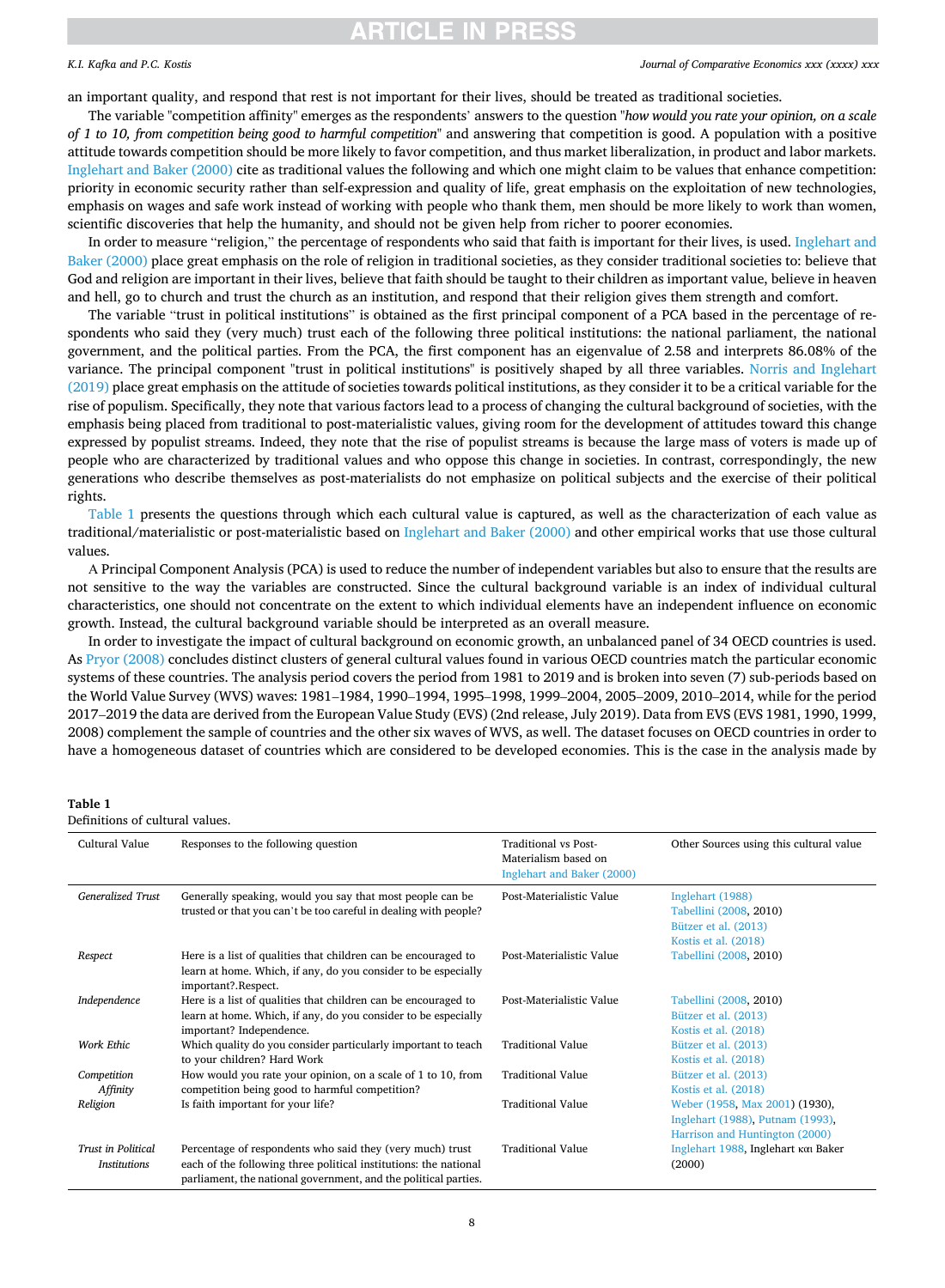# <span id="page-8-0"></span>*K.I. Kafka and P.C. Kostis*

#### *Journal of Comparative Economics xxx (xxxx) xxx*

[Inglehart and Baker \(2000\)](#page-15-0) and by [Norris and Inglehart \(2019\)](#page-15-0), according to which the developed economies of the Western world have seen a shift in their societies from traditional to post-materialistic values.

Thus, the final set of economies under consideration consists of an unbalanced group of 34 OECD countries. In order to estimate the relationship between cultural background and economic growth, the following estimation equation is used:

$$
GDPgrowth_{ii} = \alpha_i + \beta * GDPgrowth_{i(i-1)} + \gamma * CulturalBackground_{ii} + \delta * Z_{ii} + \lambda_i + u_{ii}
$$
\n(1)

where *i* represents each economy of the sample under analysis ( $N_{\text{max}} = 34$ ) and *t* the corresponding wave ( $T_{\text{max}} = 7$ ). The dependent variable *GDP growth* refers to the annual real GDP growth rate and is a measure of economic growth. As a first independent variable the GDP growth rate with a lag is used. *Cultural Background* is a variable that expresses the cultural background of societies, *Z* is a vector of control variables,  $a_i$  is a constant term that represents some country-specific fixed effects intended to record the influence of unobserved and time-varying heterogeneity across countries, and  $\lambda_t$  is a dummy-variable for each wave, which controls for specific effects that are common across countries during each wave. Greek letters *β, γ* and *δ* denote the estimators of the independent variables.

Eq. (1) is estimated using the Least Squares Dummy Variable Correction (LSDVC) method developed by [Bruno \(2005a, 2005b](#page-14-0)) as an extension of the bias approximation formula of [Bun and Kiviet \(2003\)](#page-14-0) in order to accommodate short, unbalanced panels with a strictly exogenous selection rule. This is a dynamic method used in short unbalanced and panels used extensively in the literature [\(Bogliacino](#page-14-0) [et al., 2012](#page-14-0); [Flannery and Hankins, 2013\)](#page-14-0) which is evaluated via Monte Carlo experiments. According to [Bruno \(2005a\)](#page-14-0) this method is preferred from GMM estimators when the number of observations is small and the panel dataset is severely unbalanced, while it also removes an approximated small sample bias from the FE estimator.

Moreover, the period under investigation is divided into two sub-periods checking the relationship between the cultural background and the GDP growth rate in those two sub-periods. The first subperiod covers the years from 1981 to 1998 and the second subperiod the years from 1999 to 2019. The total period of the analysis is braked in 1998 since [Inglehart and Baker \(2000\)](#page-15-0) have already noticed a change in the cultural behaviours of the advanced economies of the Western world using data from the wave of 1995–1998 of the WVS.

The results of the estimation of Eq.  $(1)$  are subject to robustness analysis, following a series of tests:

- (a) adding control variables to the analysis. It concerns the incorporation of various combinations of control variables into the analysis and observation on whether or not the effect of cultural background on GDP growth rate changes.
- (b) using a different method of estimating results, both the entire period as well as the two sub-periods.

Thus, in addition to the LSDVC estimator, the Generalized Methods of Moments (GMM) enriched estimator ([Arellano and Bond,](#page-14-0) [1991\)](#page-14-0) is used. It is more suitable when N is large and T small and takes into account endogeneity and unobserved heterogeneity. The use of the GMM system improves the results obtained from the fixed effects technique since the GMM system increases the efficiency of estimators under additional conditions, that is, the presence of persistence (autocorrelation and other effects) over time [\(Alonso--](#page-14-0) [Borrego and Arellano, 1996](#page-14-0)). The GMM difference [\(Arellano and Bond, 1991](#page-14-0)) addresses autocorrelation problems by using time-lagged internal variables as the right-hand side of the equation. The presence of endogeneity between the independent variables and the existence of a correlation between the error term and the lagged dependent variable obligates the use of instrumental variables.

The results obtained by this method are evaluated by applying the following tests: 1) The Hansen J test ([Hansen and Singleton,](#page-15-0) [1982\)](#page-15-0) of the orthogonality between the instruments and the residuals, which allows to check the validity of the tools used for regression through the comparison between the estimated moments and the sample moments (under the presence of heteroskedasticity or autocorrelation the result of the Sargan test [\(Sargan, 1958\)](#page-15-0) is not strong), and 2) the Arellano and Bond test ([Arellano and Bond,](#page-14-0) [1991\)](#page-14-0) for the first and second-order serial correlation, which allows the null hypothesis of the absence of autocorrelation among residuals to be tested.

Moreover, the analysis is realized using a two-way fixed effects (FE) estimation approach as well, presented in an online appendix. This approach allows for economics-specific heterogeneity using a different constant term for each economy and can be estimated using the ordinary least squares (OLS) method. In addition, country specific clustered robust estimates of the standard errors are performed to check for autocorrelation and heteroskedasticity.

The data used in the analysis are derived from the following sources: Real GDP growth rates are obtained from the World Economic Outlook of the International Monetary Fund (IMF). Real GDP growth rates are converted from yearly data to averages for each wave. Most of the data that are related to the cultural background is collected by the WVS supplemented by data from the EVS, for relevant questions on the corresponding waves. In particular, for the measurement of the cultural background, a comprehensive measure is used, which emerges as the first principal component of a Principal Component Analysis (PCA) of a set of cultural values of the societies. The cultural values that make up the cultural background are generalized trust, independence, respect, work ethic, competition affinity, religion, and trust in political institutions. The variable trust in political institutions is derived as the first principal component of a PCA as well, using questions selected by the WVS and the EVS to express the variable.

According to previous studies on the impact of culture on macroeconomic outcomes ([Knack and Keefer, 1997](#page-15-0); [Bützer et al., 2013](#page-14-0); Bjø[rnskov and Meon, 2015\)](#page-14-0), a series of control variables are also included in the analysis. These are the logarithm of real GDP per capita as a measure of income level ([Knack and Keefer, 1997; Knack, 2002](#page-15-0), Roth 2009), the trade openness (Bjø[rnskov and Meon, 2015](#page-14-0); [Barone and Mocetti, 2016](#page-14-0)), the unemployment rate and inflation level as a measure of short-term macroeconomic developments [\(Barone and Mocetti, 2016](#page-14-0)), the logarithm of the number of patents as a measure of the quality of research and development processes [\(Westmore, 2013](#page-16-0)), the spending on education and the public debt as notions that reflect the public sector (Bjø[rnskov and Meon, 2015](#page-14-0)),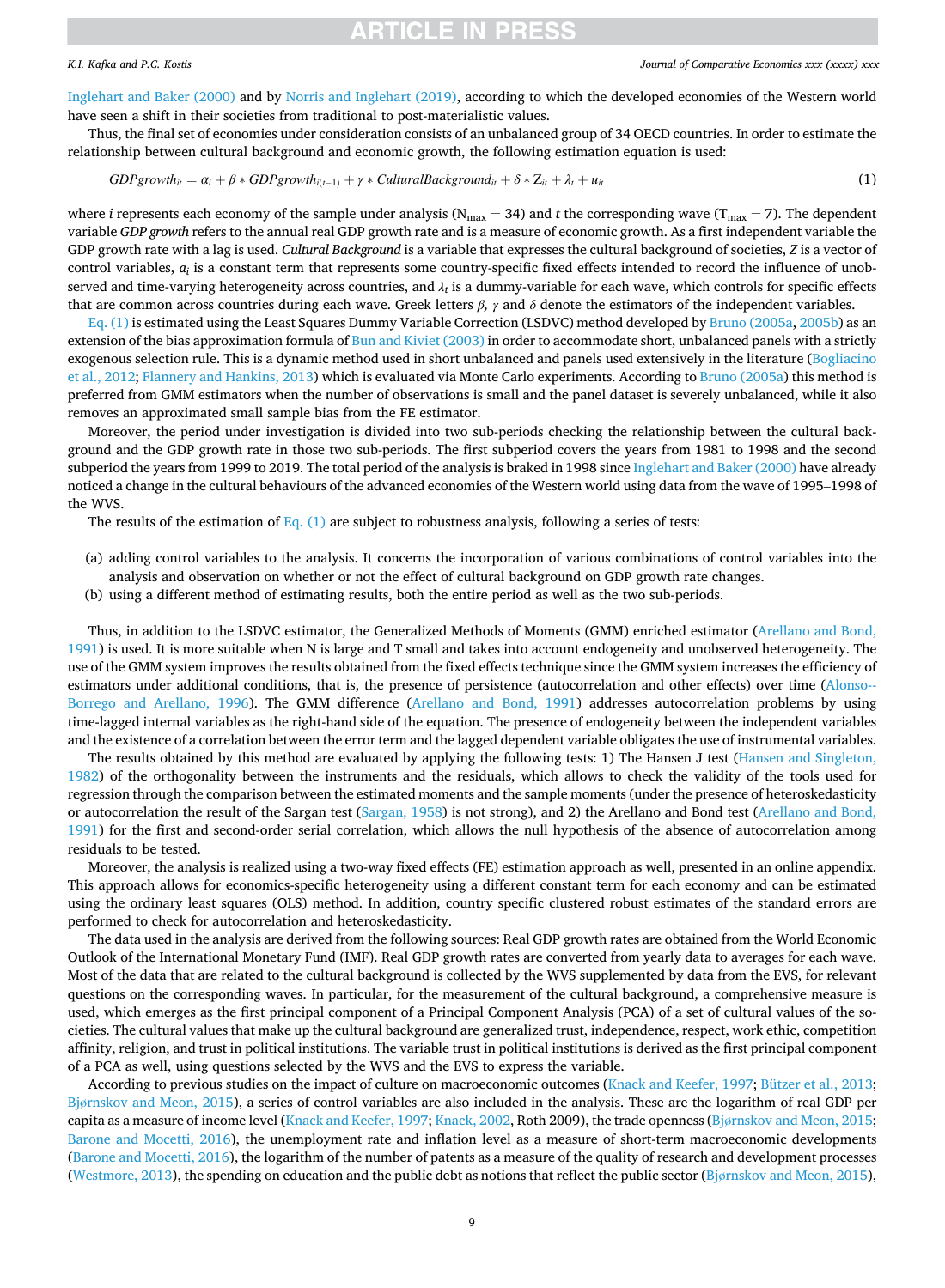# <span id="page-9-0"></span>*K.I. Kafka and P.C. Kostis*

#### *Journal of Comparative Economics xxx (xxxx) xxx*

the regulatory quality and the political stability as measures of institutional quality [\(Marino et al., 2016\)](#page-15-0), the trust in the judging system as a measure of trust in the institutions of society [\(Tabellini, 2010](#page-15-0); [Bützer et al., 2013](#page-14-0); Bjø[rnskov and Meon, 2015;](#page-14-0) [Kaasa, 2016](#page-15-0)), and the population density as a measure of the wider living conditions in the societies under study ([Yegorov, 2015\)](#page-16-0).

All data regarding the control variables are derived from the World Bank, excluding the level of real GDP per capita obtained from the World Economic Outlook Database of the IMF, the trust in institutions obtained from the WVS.

[Table 2](#page-10-0) presents descriptive statistics for the variables included in the analysis.

### **5. Empirical results**

Based on the variables listed above, [Table 3](#page-10-0) presents the PCA for the "Cultural Background" variable. From the PCA the first principal component is used that has an eigenvalue of 2.91 and a variance of 41,66%.

The cultural background is strongly correlated with six of the original variables (those values that are greater than 0.3). It increases with increasing generalized trust, independence, and respect scores, and it decreases with increasing work ethic, competition affinity, and religion scores (the effect of trust on political institutions is small). Based on the theoretical background of Inglehart and Baker's (2000) analysis, how the variable cultural background is shaped leads to the conclusion that for the period of investigation the cultural background could be characterized as post-materialistic since the cultural values that positively form it are values that play an essential role in post-materialist societies. The negative shaping values are values that are important in traditional/materialistic societies.

So, based on the analysis by [Inglehart \(1997\)](#page-15-0) and [Norris and Inglehart \(2019\),](#page-15-0) one should expect that when post-materialist cultural values prevail, this leads to a lower rate of economic growth as societies have already secured their livelihoods and are now turning to post-materialistic values, not paying much attention to issues related to economic outcomes. Thus, a negative relationship between the cultural background and the GDP growth rate should be expected.

A scatter plot regarding the relationship between the cultural background and the real GDP growth rate is shown in [Fig. 1.](#page-10-0)

The above figure shows a first indication of the relationship between the two variables, which is expected to be negative for the sample of 34 OECD countries over the last four decades (1981–2019).

 $Eq. (1)$  is estimated using the LSDVC, in order to estimate more precisely the relationship between the two sizes. The results are presented in [Table 4](#page-11-0).

The effect of the cultural background on GDP growth is negative and statistically significant in Regression (1). The data show a negative and statistically significant relationship between the cultural background and the real GDP growth rate.

Thus, the cultural background during the period 1981–2019, has a negative and statistically significant effect on GDP growth rate. This fact means that the more societies tend to post-materialistic values, the lower the GDP growth rate should be expected to be. $2$ Indeed, in the overall period the cultural background is characterized as post-materialistic, based on the cultural values that configure it. The negative role of the cultural background on economic growth means that the more post-materialist values prevail in a society, the lower (either slower or negative) the GDP growth rate should be expected [\(Inglehart 1988\)](#page-15-0).

In order to perform a robustness test, the estimates of Eq.  $(1)$  are expanded by adding various combinations of control variables to the analysis ([Table 4,](#page-11-0) regressions (2) to (7)). It is observed that in all cases, the effect of the "post-materialistic" cultural background on the GDP growth rate remains negative, confirming the result from regression (1).

Moreover, the total study period (1981–2019) is divided into two sub-periods: the period from 1981 to 1998 and the period from 1999 to 2019. This is beneficial for the analysis and requires a PCA for each sub-period to obtain the cultural background configured in each case.

[Table 5](#page-11-0) presents the results from the PCA for the variable "cultural background" for the two sub-periods of analysis.

The principal component representing cultural background of the OECD countries for the sub-period from 1981 up to 1998 is strongly correlated with six of the original variables (those values that are greater than 0.3). It increases with increasing the competition, work ethic and religion scores (which are traditional/materialistic variables) and decreases with increasing independence, generalized trust, and respect scores (which are post-materialistic variables). Thus, it is a principal component that is characterized as traditional/materialistic.

Moreover, the principal component representing cultural background for the sub-period from 1999 up to 2019 is strongly correlated with five of the original variables (those values that are greater than 0.3). It increases with increasing independence, generalized trust and respect scores (which are post-materialistic variables) and decreases with increasing competition, work ethic, and religion scores (which are traditional/materialistic variables). Thus, it is a principal component that is characterized as post-materialistic.

The characterization of the cultural background shifts from traditional/ materialistic in the period 1981–1998 to post-materialistic in the period 1999–2019. The way the two principal components are configured, confirms the analysis by [Norris and Inglehart \(2019\)](#page-15-0) that societies have shifted from traditional to post-materialistic values in the last decades.

Then, Eq.  $(1)$  is estimated for each subperiod using the LSDVC. [Table 6](#page-11-0) presents the results.

For the first period of analysis, from 1981 to 1998, when the cultural background is characterized as traditional, the impact of the cultural background is positive on GDP growth. This is in full agreement with the analysis by [Inglehart \(1988\)](#page-15-0), according to which when traditional values prevail, this leads to high growth rates and the creation of wealth and abundance in societies.

For the second period of analysis, from 1999 to 2019, when the cultural background is described as post-materialistic, the impact of

<sup>2</sup> It should be noted that this conclusion does not mean that the growth rate becomes negative. It is more likely that, as [Inglehart and Baker \(2000\)](#page-15-0) note, the rate of growth becomes slower.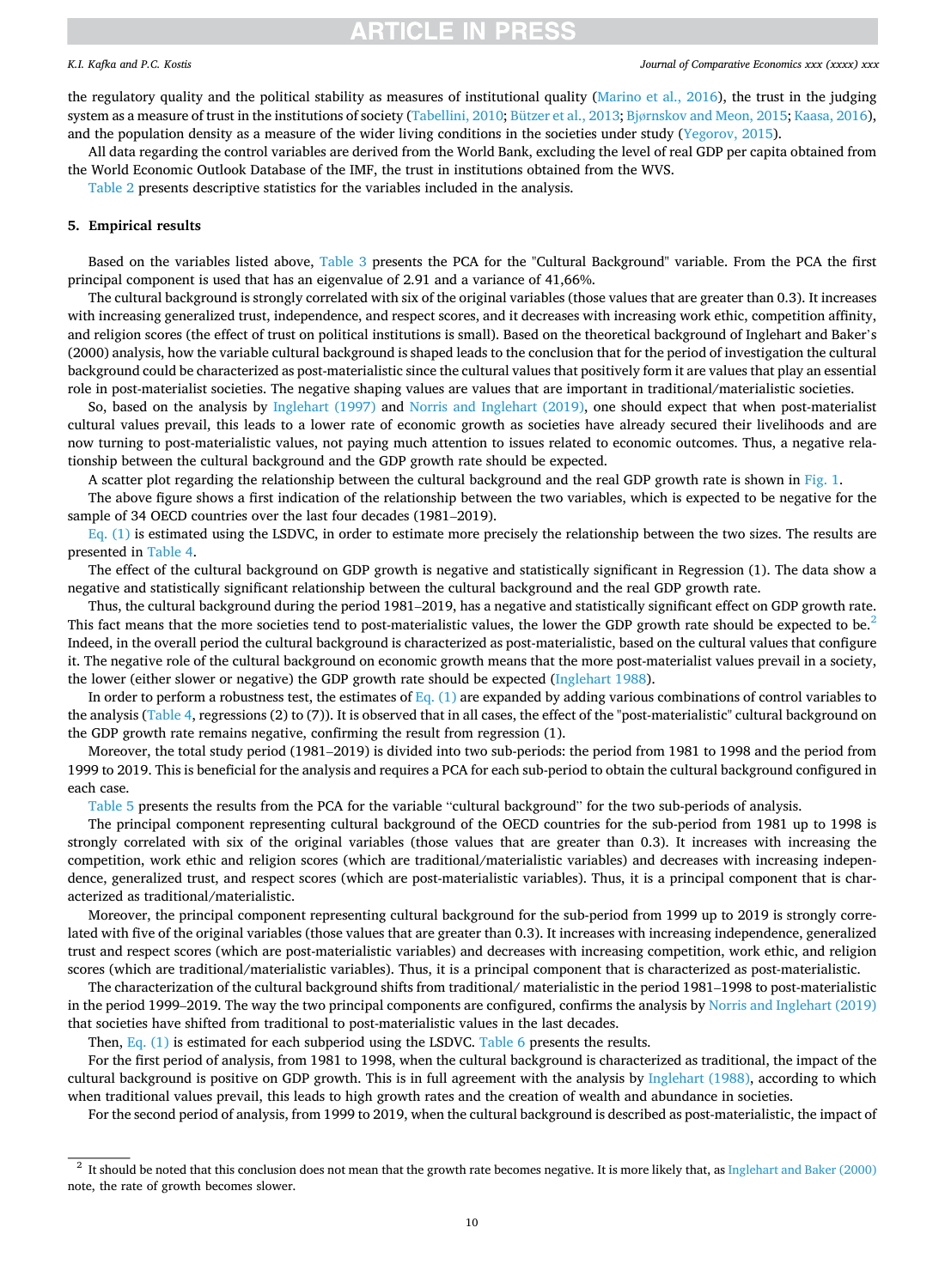# <span id="page-10-0"></span>*K.I. Kafka and P.C. Kostis*

# **Table 2**

Descriptive statistics.

|                                   | N   | Mean   | St. Dev. | Min     | Max    |
|-----------------------------------|-----|--------|----------|---------|--------|
| GDP growth                        | 238 | 5.16   | 2.34     | $-1.51$ | 12.81  |
| Culture                           | 67  | 0.00   | 1.71     | $-4.84$ | 3.34   |
| Independence                      | 166 | 52.92  | 19.92    | 11.90   | 90.00  |
| Competition affinity              | 143 | 19.72  | 8.96     | 3.70    | 55.20  |
| Generalized trust                 | 168 | 35.65  | 15.83    | 4.80    | 77.40  |
| Trust in political institutions   | 92  | 0.00   | 1.61     | $-3.47$ | 3.65   |
| Trust in Domestic Parliament      | 150 | 39.86  | 15.28    | 6.00    | 84.30  |
| Trust in Government               | 96  | 37.81  | 13.64    | 7.70    | 68.20  |
| <b>Trust in Political Parties</b> | 95  | 20.91  | 9.39     | 3.40    | 50.20  |
| Work Ethic                        | 165 | 42.66  | 26.51    | 2.10    | 92.00  |
| Religion                          | 80  | 24.07  | 18.26    | 4.90    | 83.30  |
| Respect                           | 167 | 71.45  | 14.01    | 24.90   | 93.70  |
| <b>Unemployment Rate</b>          | 227 | 7.62   | 3.94     | 0.17    | 23.31  |
| <b>Trade Openness</b>             | 227 | 86.37  | 52.96    | 17.44   | 414.17 |
| Education expenditure             | 209 | 28.19  | 77.88    | 1.13    | 529.65 |
| Trust in Institutions             | 159 | 11.63  | 7.34     | 0.20    | 39.70  |
| GDP per capita                    | 230 | 10.28  | 0.47     | 8.72    | 11.46  |
| Patents                           | 229 | 7.34   | 2.23     | 2.76    | 12.82  |
| Inflation                         | 230 | 7.67   | 19.15    | $-0.49$ | 189.16 |
| Regulatory quality                | 170 | 1.28   | 0.42     | 0.04    | 2.05   |
| <b>Political Stability</b>        | 170 | 0.77   | 0.62     | $-1.80$ | 1.70   |
| Population density                | 232 | 131.82 | 127.60   | 1.99    | 528.79 |
| Debt                              | 199 | 57.84  | 37.79    | 4.83    | 236.55 |

# **Table 3**

Forming the variable "Cultural Background.".

| Independence<br>Competition affinity | 0.42<br>$-0.36$ |
|--------------------------------------|-----------------|
| Generalized trust                    | 0.47            |
| Trust in political institutions      | $-0.01$         |
| Work ethic                           | $-0.42$         |
| Religion                             | $-0.37$         |
| Respect                              | 0.38            |
| Eigenvalue                           | 2.91            |
| Variance                             | 41.66%          |

Note: We define as significant in configuring cultural background those variables that score above 0.3 or below −0.3.



**Fig. 1.** Scatter plot regarding the relationship between culture and GDP growth rate.

the cultural background is negative on GDP growth. This is in full agreement with the analysis made by [Inglehart \(1988\),](#page-15-0) as well, since they suggest that when traditional/materialistic values are already dominant which leads to high growth rates and the assurance of their existential certainty and viability, then societies turn to post-materialist values that do not emphasize on economic results and as a consequence the GDP growth rate decreases.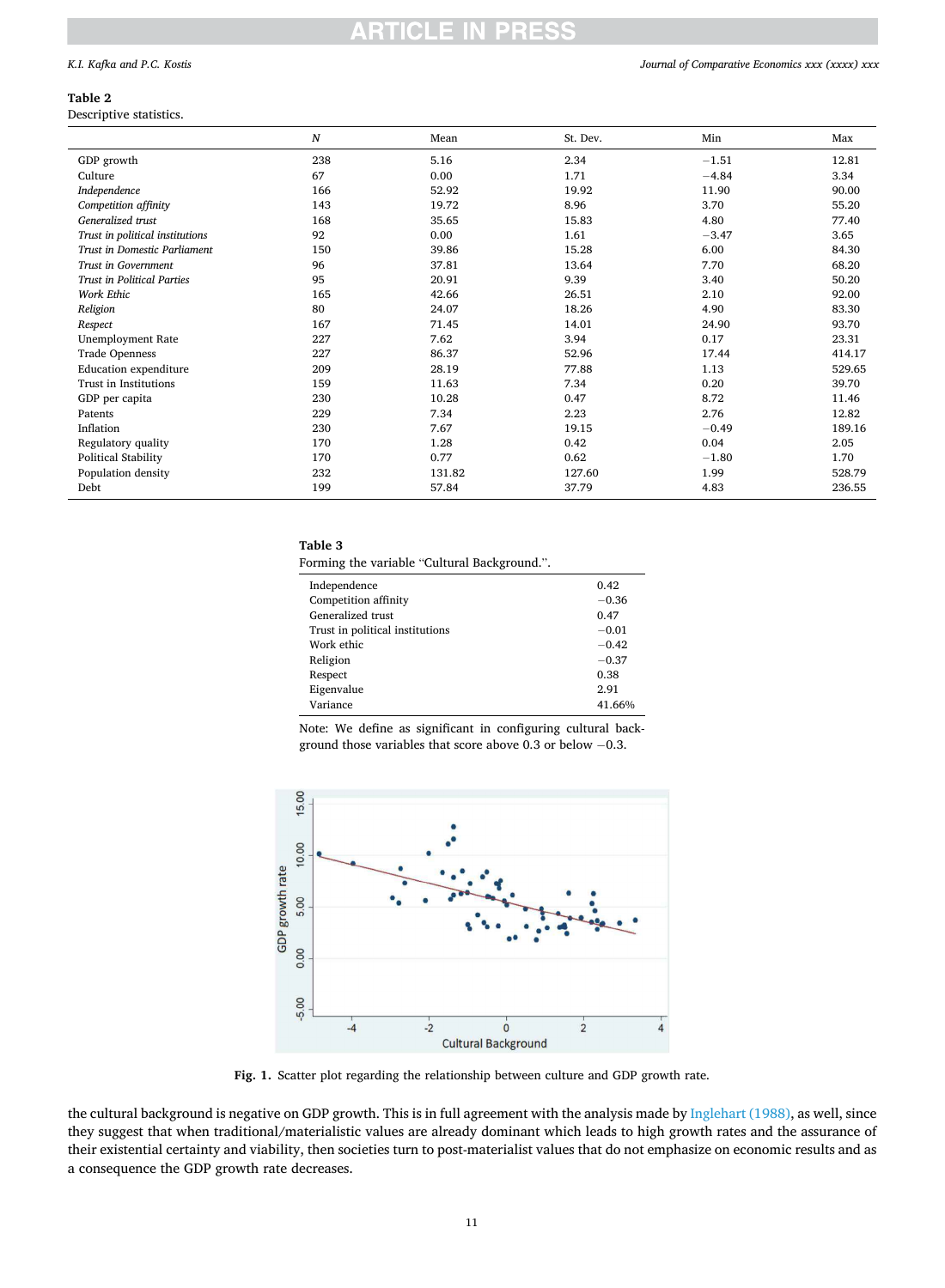# <span id="page-11-0"></span>*K.I. Kafka and P.C. Kostis*

### *Journal of Comparative Economics xxx (xxxx) xxx*

### **Table 4**

The effects of cultural background on GDP growth rate (LSDVC).

|                              | ັ          | ັ          |            |            |            |            |            |
|------------------------------|------------|------------|------------|------------|------------|------------|------------|
|                              | (1)        | (2)        | (3)        | (4)        | (5)        | (6)        | (7)        |
| Cultural background          | $-1.32***$ | $-0.72***$ | $-1.30***$ | $-1.12***$ | $-1.03***$ | $-0.45*$   | $-0.73***$ |
|                              | $(-5.57)$  | $(-3.32)$  | $(-4.06)$  | $(-3.16)$  | $(-3.85)$  | $(-1.61)$  | $(-2.32)$  |
| GDP growth rate $(-1)$       | $0.99***$  | $0.61***$  | $0.73***$  | $0.64***$  | $1.07***$  | $0.52***$  | $0.53***$  |
|                              | (4.14)     | (5.84)     | (5.41)     | (3.98)     | (2.22)     | (4.46)     | (3.58)     |
| GDP per capita               |            | $-3.37***$ |            |            |            | $-5.38***$ | $-0.73***$ |
|                              |            | $(-5.02)$  |            |            |            | $(-6.53)$  | (3.14)     |
| Population density           |            |            | $-0.01$    | 0.01       |            | 0.01       | 0.02       |
|                              |            |            | (0.05)     | (0.39)     |            | (0.59)     | (0.98)     |
| <b>Education</b> expenditure |            | 0.01       |            |            | 0.01       | $-0.01$    | $-0.01$    |
|                              |            | (0.41)     |            |            | (0.38)     | (0.57)     | $(-0.19)$  |
| Regulatory quality           |            |            |            |            | 0.42       | $2.43***$  |            |
|                              |            |            |            |            | (0.43)     | (2.56)     |            |
| Inflation                    |            |            | 0.01       | $0.05*$    |            | 0.02       | 0.02       |
|                              |            |            | (0.71)     | (1.61)     |            | (0.90)     | (0.34)     |
| Trust in institutions        |            |            | $-0.03$    | $-0.04$    |            | $-0.06*$   | $-0.03$    |
|                              |            |            | $(-0.99)$  | $(-0.85)$  |            | $(-1.82)$  | $(-0.79)$  |
| Debt                         |            |            |            | $-0.01$    |            |            | $-0.01$    |
|                              |            |            |            | $(-0.75)$  |            |            | $(-0.22)$  |
| Trade openness               |            |            |            |            | $-0.03$    |            | 0.01       |
|                              |            |            |            |            | $(-2.89)$  |            | (0.54)     |
| Unemployment                 |            |            |            |            | 0.07       |            |            |
|                              |            |            |            |            | (1.04)     |            |            |
| Political stability          |            |            |            | 1.36       | $-0.03$    |            | 0.06       |
|                              |            |            |            | (1.14)     | $(-0.04)$  |            | (0.06)     |
| Patents                      |            |            |            |            |            | 0.29       | 0.46       |
|                              |            |            |            |            |            | (0.60)     | (0.62)     |
| Root MSE                     | 0.92       | 0.94       | 0.83       | 0.75       | 1.46       | 0.71       | 0.79       |

Notes: The brackets show the z-scores. The estimator used in the analysis is the Anderson-Hsiao. \* and \*\*\* denote statistical significance at 10% and 1% significance level, respectively. Each column represents a separate regression. Root Mean Square Deviation (Root MSD) is a measure of the differences between the values predicted by the LSDVC and the values observed.

# **Table 5**

Forming the variable "cultural background" in the two sub-periods.

|                                 | Traditional / Materialistic Cultural Background 1981-1998 | Post-Materialistic Cultural Background 1999–2019 |
|---------------------------------|-----------------------------------------------------------|--------------------------------------------------|
| Independence                    | $-0.43$                                                   | 0.40                                             |
| <b>Competition Affinity</b>     | 0.45                                                      | $-0.24$                                          |
| Generalized Trust               | $-0.47$                                                   | 0.48                                             |
| Trust in Political Institutions | 0.13                                                      | 0.06                                             |
| Work Ethic                      | 0.40                                                      | $-0.44$                                          |
| Religion                        | 0.32                                                      | $-0.44$                                          |
| Respect                         | $-0.30$                                                   | 0.38                                             |
| Eigenvalue                      | 2.79                                                      | 2.93                                             |
| Variance                        | 39.98%                                                    | 41.88%                                           |

# **Table 6**

Cultural background and its effect on GDP growth rate for the two sub-periods of analysis (LSDVC).

|          |                                 | Dependent Variable: GDP growth rate 1981-1998<br>(8) | Dependent Variable: GDP growth rate 1999–2019<br>(9) |
|----------|---------------------------------|------------------------------------------------------|------------------------------------------------------|
| $1981 -$ | Traditional Cultural Background | $0.28**$                                             |                                                      |
| 1998     |                                 | (2.04)                                               |                                                      |
|          | GDP growth rate $(-1)$          | $1.38***$                                            |                                                      |
|          |                                 | (7.55)                                               |                                                      |
| 1999 -   | Post-Materialistic Cultural     |                                                      | $-0.74***$                                           |
| 2019     | Background                      |                                                      | $(-2.78)$                                            |
|          | GDP growth rate $(-1)$          |                                                      | $0.34***$                                            |
|          |                                 |                                                      | (4.42)                                               |
| Root MSE |                                 | 0.23                                                 | 0.52                                                 |

Notes: The brackets show the z-scores. The estimator used in the analysis is the Anderson-Hsiao.

\*\* and \*\*\* denote statistical significance at 5% and 1% significance level, respectively. Each column represents a separate regression. Root Mean Square Deviation (Root MSD) is a measure of the differences between the values predicted by the LSDVC and the values observed.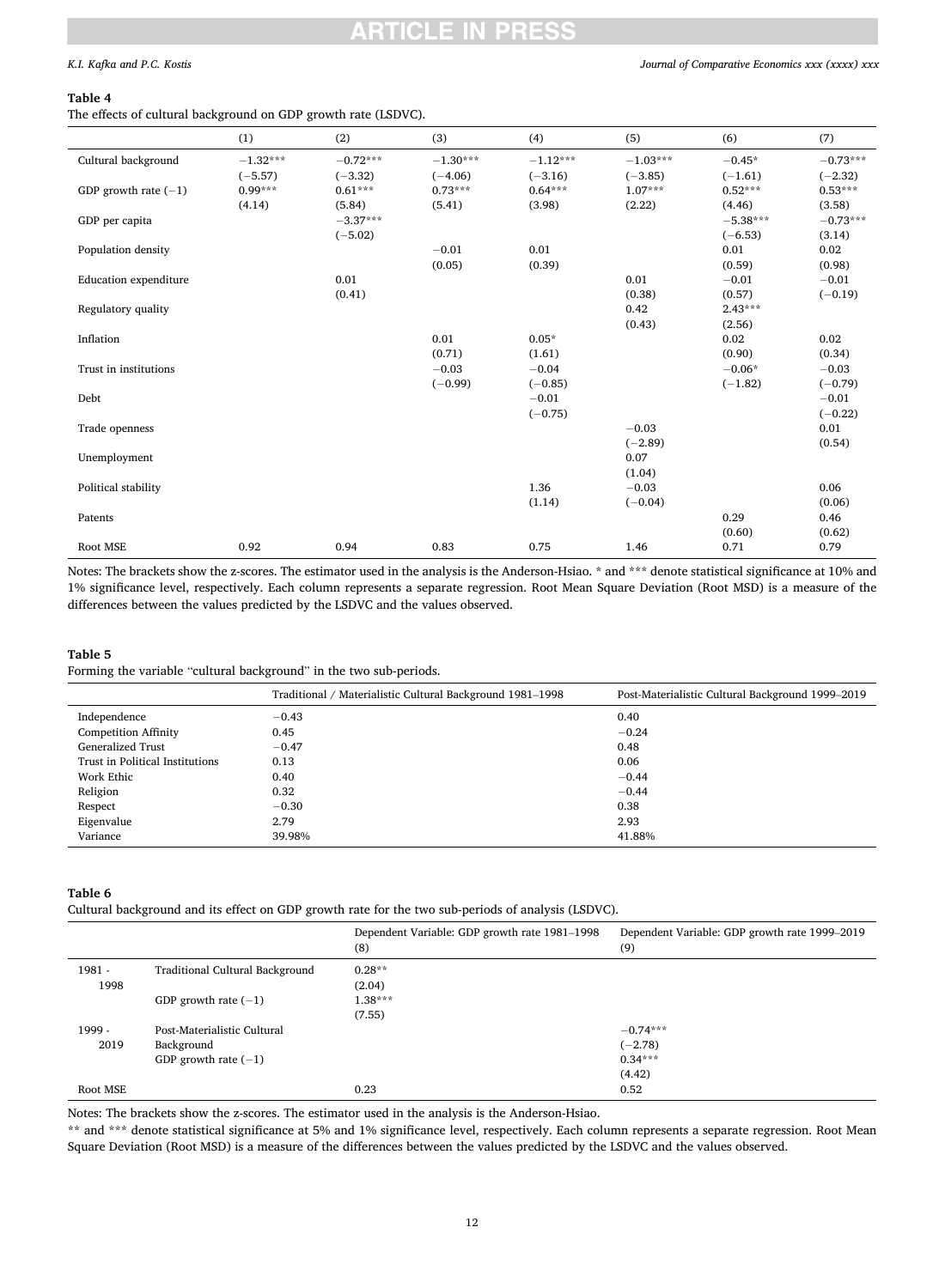### <span id="page-12-0"></span>*K.I. Kafka and P.C. Kostis*

In order to perform a robustness analysis, a different estimation method of assessing the impact of the cultural background on GDP growth rates is used for the entire period as well as the two subperiods.

[Table 7](#page-13-0) (identical to [Table 4\)](#page-11-0) presents the effects of cultural background on GDP growth rate using the Arellano - Bond two stages GMM, for the overall period of analysis.

In the first column of [Table 7](#page-13-0), regression (10) presents the results of estimating Eq.  $(1)$  without the use of control variables. The Hansen test values in all cases are above 0.1, indicating the validity of the tools used in the regressions. At the same time, both the Arellano-Bond AR (1) and Arellano-Bond AR (2) tests are over 0.1 rejecting in that way the existence of autocorrelation in the residuals. The data show a negative and statistically significant relationship between the cultural background and the real GDP growth rate. This fact means that the more societies tend to post-materialistic values, the lower the GDP growth rate should be expected to be.<sup>3</sup> Moreover, this is the case under all combinations of control variables used in the analysis, in regressions from (11) to (16).

In addition, [Table 8](#page-13-0) (identical to [Table 6\)](#page-11-0) shows the impact of the cultural background on GDP growth rates for the two sub-periods under analysis, using the Arellano - Bond - two stages GMM approach.

The conclusions emerged repeat those of [Table 5](#page-11-0), since for the first period of analysis, from 1981 to 1998, when the cultural background is characterized as traditional, the impact of the cultural background is positive on GDP growth. For the second period of analysis, from 1999 to 2019, when the cultural background is described as post-materialistic, the impact of the cultural background is negative on GDP growth.

The Online Appendix presents the estimation of Eq.  $(1)$  using a two ways fixed effects panel data estimation method, for the overall period of analysis as well as for the two sub-periods. The conclusions emerged repeat those presented above.

# **6. Discussion and conclusions**

Last decades, there is a decline in growth rates which may be attributed in economic factors such as slowdown in productivity growth, lower capacity utilization, declining labor force participation and rising inequality or in non-economic factors such as demographic developments. The role of culture in these developments is essential, since it is a critical factor affecting economic outcomes and economic decisions. The complexity of the cultural values that characterize a society either encourages or discourages its members from being oriented towards economic outcomes, thereby affecting economic growth. Thus, the factors presented above as critical for the decline in growth rates, may are closely connected to cultural background either as cause or effect.

The present paper, considering the cultural background as a moving institution, adds on the theoretical literature presenting the mechanisms through which cultural background is changed either incrementally or suddenly. The analysis concludes that cultural background has been transformed during last decades, since in the period from 1981 to 1998 traditional / materialistic values prevailed, while for the period from 1999 up to 2019 post-materialism values prevailed. This is in line with the cultural backlash hypothesis presented by [Norris and Inglehart \(2019\).](#page-15-0) Moreover, the analysis considers cultural background and the way it had developed during last decades as a critical factor that lead to a decline in growth rates. This is proven considering the effects of culture on economic growth both over the entire period of analysis as well as in the subperiods before and after 1998. Confirming [Inglehart](#page-15-0) [\(1988\),](#page-15-0) when traditional / materialistic values prevail, economic growth is facilitated since emphasis is given in rapid economic growth, wealth, and abundance. When post-materialistic values prevail, economic growth slows down since less emphasis is given in economic outcomes and more emphasis on factors such as environmental protection, peace movements, sexual liberation, support for human rights, gender equality, etc.

The stability or the shift of society's cultural values over the years needs particular consideration for economic policy-makers. The extent to which societies focus on specific cultural values favours or discourages economic growth. However, what matters is whether these societies can differentiate the map of their dominant cultural values. This is undoubtedly a challenging but also a long process that depends on many factors (historical, geographical, psychological). Political actors and policy-makers cannot significantly change the cultural characteristics of their societies through their political actions and decisions, although last years there are developed ways through which economic policy can affect behaviors, for instance through nudging ([Petrakis and Kostis 2020\)](#page-15-0). But what they should not overlook is to take into account the cultural characteristics of their society before making decisions. Not all societies are ready to accept all economic policies, and each economic policy is expected to have different efficacy depending on the cultural characteristics of the society it is intended for. Thus, the findings of the empirical analysis send light on the discussion about the effectiveness of "one-size-fits-all" policies.

Besides, the conclusions of the analysis may be important for policymakers for some other reasons as well. In particular, the more societies are based on traditional values, the higher their growth rate should be expected. Of course, this does not mean that efforts should be made to focus on traditional/materialistic values. The shift from traditional to post-materialist values is a natural consequence when societies feel economic and existential security, thereby shifting to other (post-materialist) values. Another issue is that the rise of populism in recent years is fueled by traditional cultural values in the developed economies of the Western world. These values are found mainly in the older population -which comprises the majority of the active voters- who do not follow the trend of younger generations towards more post-materialist values ([Rodrik 2019](#page-15-0)). However, this does not mean that the majority of the society is dominated by traditional cultural values or populist currents, and this should be taken into account by those who pursue the economic policy. These issues highlight - yet again - the fact that cultural values need to be taken into account before designing and

<sup>&</sup>lt;sup>3</sup> It should be noted that this conclusion does not mean that the growth rate becomes negative. It is more likely that, as [Inglehart and Baker \(2000\)](#page-15-0) note, the rate of growth becomes slower.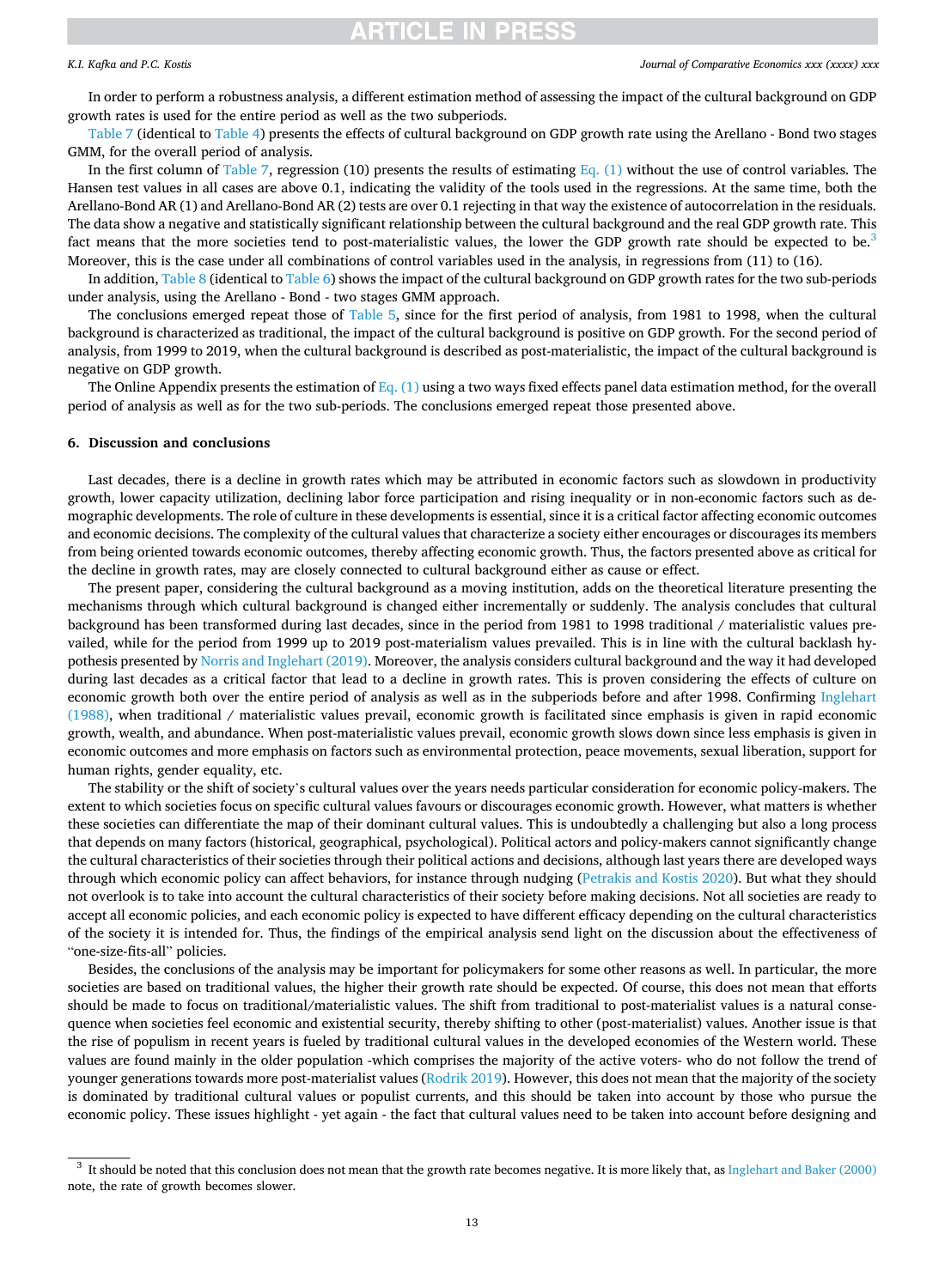# PRES

# <span id="page-13-0"></span>*K.I. Kafka and P.C. Kostis*

# **Table 7**

The effects of cultural background on GDP growth rate (Arellano - Bond - two stages GMM).

|                              | (10)       | (11)      | (12)       | (13)       | (14)      | (15)       | (16)       |
|------------------------------|------------|-----------|------------|------------|-----------|------------|------------|
| Cultural background          | $-0.65**$  | $-0.74*$  | $-0.53*$   | $-0.94*$   | $-0.91*$  | $-1,37**$  | $-2,16***$ |
|                              | $(-2,17)$  | $(-1,66)$ | $(-1,96)$  | $(-1, 89)$ | $(-1,96)$ | $(-2, 23)$ | $(-3, 48)$ |
| GDP growth rate $(-1)$       | $0,54***$  | $1,29***$ | $0,28*$    | 0,14       | $0.93***$ | $0.46**$   | $0,52*$    |
|                              | (2, 46)    | (9,02)    | (1, 49)    | (0, 94)    | (3,60)    | (1,99)     | (1,73)     |
| GDP per capita               |            | 0,30      |            |            |           | $-0,18$    | $-0,09$    |
|                              |            | (1,00)    |            |            |           | $(-0,76)$  | $(-0, 33)$ |
| Population density           |            |           | $-0,01$    | 0,01       |           | 0,01       | $0,01***$  |
|                              |            |           | $(-0, 81)$ | (0,10)     |           | (1,13)     | (3,26)     |
| <b>Education</b> expenditure |            | $0,61*$   |            |            | $0,01*$   | $1,08**$   | $1,44***$  |
|                              |            | (1,74)    |            |            | (1, 93)   | (2, 38)    | (3,31)     |
| Institutional quality        |            |           |            |            | $-0,01$   | 1,34       |            |
|                              |            |           |            |            | $(-0,22)$ | (0,98)     |            |
| Inflation                    |            |           | $0.04***$  | $0.09***$  |           | 0,02       | $-0,07$    |
|                              |            |           | (3, 30)    | (3,28)     |           | (1,17)     | $(-0, 81)$ |
| Trust in institutions        |            |           | $-0.08***$ | $-0,02$    |           | $-0.06*$   | 0,03       |
|                              |            |           | $(-4,25)$  | $(-1, 34)$ |           | $(-1,75)$  | (0,51)     |
| Debt                         |            |           |            | $-0.02***$ |           |            | 0,01       |
|                              |            |           |            | $(-2,98)$  |           |            | (0,64)     |
| Trade openness               |            |           |            |            | $-0.01**$ |            | $-0.03**$  |
|                              |            |           |            |            | $(-2,52)$ |            | $(-2, 47)$ |
| Unemployment                 |            |           |            |            | 0,04      |            |            |
|                              |            |           |            |            | (1, 18)   |            |            |
| Political stability          |            |           |            | $1,82*$    | $2,29**$  |            | $3,48***$  |
|                              |            |           |            | (1,96)     | (2, 43)   |            | (3,57)     |
| Patents                      |            |           |            |            |           | $-1,08$    | $-0,77**$  |
|                              |            |           |            |            |           | $(-0, 41)$ | $(-2, 26)$ |
| Arellano-Bond AR(1) test     | 0,28       | 0,53      | 0,81       | 0,32       | 0,12      | 0,37       | 0,37       |
| Arellano-Bond AR(2) test     | 0,44       | 0,46      | 0,79       | 0,61       | 0,28      | 0,25       | 0,29       |
| F-statistic                  | $10,82***$ | 23,33***  | 45,36***   | 20,11***   | 15,40***  | 48,59***   | 13,38***   |
| Hansen test                  | 0,45       | 0,10      | 0,35       | 0,51       | 0,23      | 0,33       | 0,58       |
| No, of instruments           | 11         | 17        | 14         | 16         | 20        | 14         | 22         |
| No, of groups                | 27         | 25        | 26         | 26         | 25        | 24         | 24         |
| No, of observations          | 67         | 55        | 62         | 57         | 56        | 48         | 47         |

Notes: The brackets show the t-statistics (robust standard errors). \*, \*\* and \*\*\* denote statistical significance at 10%, 5% and 1% significance level, respectively. Each column represents a separate regression. The cultural background is included in the equation as endogenous to GDP growth rate. All other control variables (different combinations in each column) are imported as Instrumental Variables. The rule is to keep the number of instruments smaller than the number of groups so that there is no doubt about the reliability of the Hansen test (Roodman, 2008).

# **Table 8**

Cultural background and its effect on GDP growth rate for the two sub-periods of analysis (Arellano - Bond - two stages GMM).

|                          |                                 | Dependent Variable: GDP growth rate 1981-1998<br>(17) | Dependent Variable: GDP growth rate 1999-2019<br>(18) |
|--------------------------|---------------------------------|-------------------------------------------------------|-------------------------------------------------------|
| $1981 -$                 | Traditional Cultural Background | $0.23***$                                             |                                                       |
| 1998                     |                                 | (5.59)                                                |                                                       |
|                          | GDP growth rate $(-1)$          | $1.37***$                                             |                                                       |
|                          |                                 | (14.11)                                               |                                                       |
| $1999 -$                 | Post-Materialistic Cultural     |                                                       | $-0.45*$                                              |
| 2019                     | Background                      |                                                       | $(-1.60)$                                             |
|                          | GDP growth rate $(-1)$          |                                                       | $0.37***$                                             |
|                          |                                 |                                                       | (2.81)                                                |
| Arellano-Bond AR(1) test |                                 | $\overline{\phantom{0}}$                              | 0.20                                                  |
| Arellano-Bond AR(2) test |                                 | $\hspace{0.1mm}-\hspace{0.1mm}$                       | $-$                                                   |
| F-statistic              |                                 | 29.15***                                              | $20.12***$                                            |
| Hansen test              |                                 | 0.51                                                  | 0.66                                                  |
| No, of instruments       |                                 | 5                                                     | 13                                                    |
| No, of groups            |                                 | 20                                                    | 23                                                    |
| No, of observations      |                                 | 24                                                    | 37                                                    |

Notes: The brackets show the t-statistics (robust standard errors). \*, \*\* and \*\*\* denote statistical significance at 10%, 5% and 1% significance level, respectively. Each column represents a separate regression. The cultural background is included in the equation as endogenous to GDP growth rate. All other control variables (different combinations in each column) are imported as Instrumental Variables. The rule is to keep the number of instruments smaller than the number of groups so that there is no doubt about the reliability of the Hansen test (Roodman, 2008).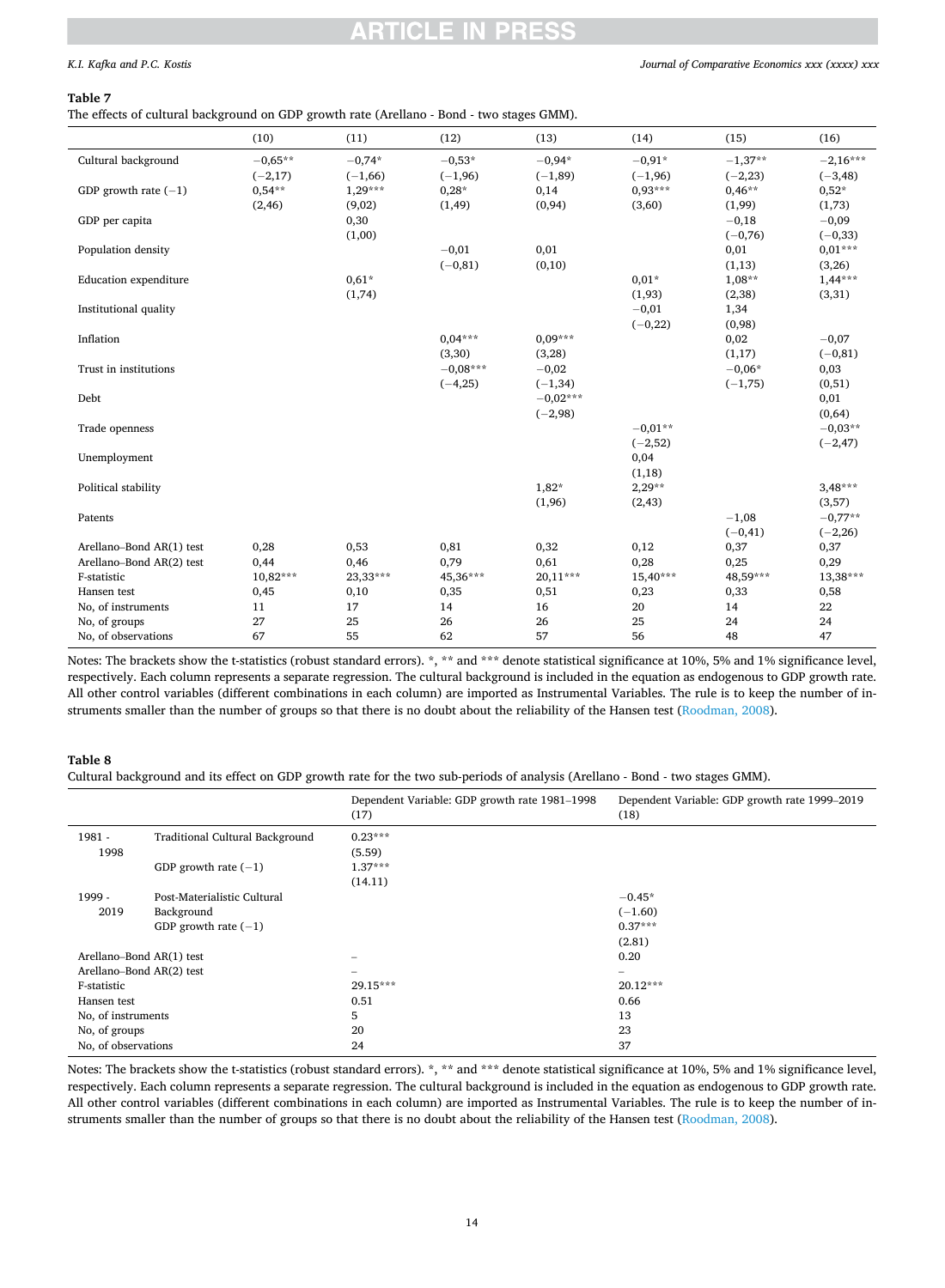### <span id="page-14-0"></span>*K.I. Kafka and P.C. Kostis*

### *Journal of Comparative Economics xxx (xxxx) xxx*

# implementing economic policy.

The analysis of this paper has some shortcomings as well. While using all data available to date to reflect the cultural background of the societies, there are many gaps in the dataset since many economies are involved only in some of the WVS and the EVS waves. The PCA that is used to express the overall measure for the cultural background does not generate values for its principal components when at least one of the observations is missing. This leads to a limitation of 67 observations in total regarding the independent variable of cultural background.

Future research could examine a relative analysis using developing countries or non-OECD countries in order to examine whether the cultural backlash hypothesis is still present and compare those results to those based on OECD countries. Moreover, future research could empirically analyze the extent to which the rise of populist parties in developed economies is due to the change in societal values from traditional/materialist to post-materialist values or due to factors such as the increased uncertainty about the future associated with the emergence of the 2008 financial crisis. More intensive future efforts to resolve endogeneity issues would promote the study of the relationship between culture and economic outcomes. Also, the next waves of the WVS and the EVS (and other related research) will help scholars reinforce their research on the change of cultural background and its effects on economic outcomes (Guisoet al. 2010). This is crucial, especially after the global financial crisis of 2008 that could be regarded as an exogenous shock to the economies, changing the behaviours of the societies.

# **Acknowledgements**

We would like to thank Professor Panagiotis E. Petrakis from the Department of economics of the National and Kapodistrian University of Athens in Greece, for the exchange of knowledge in the topic under investigation and his unparalleled support.

## **Supplementary materials**

Supplementary material associated with this article can be found, in the online version, at [doi:10.1016/j.jce.2021.04.001](https://doi.org/10.1016/j.jce.2021.04.001).

# **References**

[Alesina, A., Giuliano, P., 2015. Culture and institutions. J Econ Lit 53 \(4\), 898](http://refhub.elsevier.com/S0147-5967(21)00021-4/sbref0001)–944.

[Alonso-Borrego, C., Arellano, M., 1996. Symmetrically Normalised Instrumental Variable Estimation Using Panel data. Working Paper No. 9612. CEMFI.](http://refhub.elsevier.com/S0147-5967(21)00021-4/sbref0002) [Arellano, M., Bond, S., 1991. Some tests of specification for panel data: monte Carlo evidence and an application to employment equations. Rev. Econ. Stud. 58,](http://refhub.elsevier.com/S0147-5967(21)00021-4/sbref0003)  277–[297.](http://refhub.elsevier.com/S0147-5967(21)00021-4/sbref0003)

[Banfield, E.C., 1958. The Moral Basis of a Backward Society. The Free Press, NewYork](http://refhub.elsevier.com/S0147-5967(21)00021-4/sbref0004).

[Barone, G., Mocetti, S., 2016. Intergenerational Mobility in the Very Long Run: Florence. Working Paper No. 1060. Bank of Italy Temi di Discussione, pp. 1427](http://refhub.elsevier.com/S0147-5967(21)00021-4/sbref0005)–2011. [Barro, R.J., McCleary, R.M., 2003. Religion and economic growth across countries. Am Sociol. Rev. 68 \(5\), 760](http://refhub.elsevier.com/S0147-5967(21)00021-4/sbref0006)–781.

[Beugelsdijk, S., van, S., Ton, A.B.M., 2005. Differences in social capital between 54 Western European regions. Reg Stud 39 \(8\), 1053](http://refhub.elsevier.com/S0147-5967(21)00021-4/sbref0007)–1064.

Bjørnskov, C., Méon, P.-G., 2015. The productivity of trust. World Dev 70 (C), 317-331.

Bogliacino, F., Piva, M., Vivarelli, M., 2012. R&[D and employment: an application of the LSDVC estimator using European Microdata. Econ Lett 112, 56](http://refhub.elsevier.com/S0147-5967(21)00021-4/sbref0009)–59. Borghans, L., Duckworth, A.L., Heckman, J.J., ter W. B., 2008. The Economics and Psychology of Personality Traits, IZA Discussion Paper No. 3333, February. [Boyd, R., Richerson, P.J., 2005. The Origin and Evolution of Cultures. Oxford University Press, Oxford.](http://refhub.elsevier.com/S0147-5967(21)00021-4/sbref0011)

[Bruno, G.S.F., 2005a. Approximating the bias of the LSDV estimator for dynamic unbalanced panel data models. Econ Lett 87, 361](http://refhub.elsevier.com/S0147-5967(21)00021-4/sbref0012)–366.

[Bruno, G.S.F., 2005b. Estimation and inference in dynamic unbalanced panel data models with a small number of individuals. Stata J.l 5, 473](http://refhub.elsevier.com/S0147-5967(21)00021-4/sbref0013)–500.

[Bucci, A., Segre, G., 2011. Culture and human capital in a two-sector endogenous growth model. Res. Econ. 65, 279](http://refhub.elsevier.com/S0147-5967(21)00021-4/sbref0014)–293.

[Bun, M.J.G., Kiviet, J.F., 2003. On the diminishing returns of higher-order terms in asymptotic expansions of bias. Econ Lett 79 \(2\), 145](http://refhub.elsevier.com/S0147-5967(21)00021-4/sbref0015).

- [Bützer, S., Jordan, C., Stracca, L., 2013. Macroeconomic Imbalances: A Question of Trust? Working Paper No. 1584. European Central Bank](http://refhub.elsevier.com/S0147-5967(21)00021-4/sbref0016).
- [Caldwell, C.A., Millen, A.E., 2008. Experimental models for testing hypotheses about cumulative cultural evolution. Evol. Hum. Behav. 29, 165](http://refhub.elsevier.com/S0147-5967(21)00021-4/sbref0017)–171.
- [Davis, L.S., Abdurazokzoda, F., 2016. Language, culture and institutions: evidence from a new linguistic dataset. J Comp Econ 44 \(3\), 541](http://refhub.elsevier.com/S0147-5967(21)00021-4/sbref0018)–561.

[Davis, L.S., Williamson, C.R., 2016. Culture and the regulation of entry. J Comp Econ 44 \(4\), 1055](http://refhub.elsevier.com/S0147-5967(21)00021-4/sbref0019)–1083.

[De Jong, E., 2009. Culture and Economics: On values, Economics, and International Business. Routledge, London](http://refhub.elsevier.com/S0147-5967(21)00021-4/sbref0020).

[Diamond, J., 1999. Guns, Germs, and Steel. Norton, New York.](http://refhub.elsevier.com/S0147-5967(21)00021-4/sbref0021)

[DiMaggio, P., 1994. Culture and economy. In: Smelser, NJ, Swedberg, R \(Eds.\), The Handbook of Economic Sociology. Princeton University Press, Princeton](http://refhub.elsevier.com/S0147-5967(21)00021-4/sbref0022). [Dressler, D., Carns, D., 1969. Sociology: The Study of Human Interaction. Knopf, New York](http://refhub.elsevier.com/S0147-5967(21)00021-4/sbref0023).

[Eschbach, D.M., Parker, G.E., Stoeberl, Phillip A., 2001. American repatriate employees](http://refhub.elsevier.com/S0147-5967(21)00021-4/sbref0024)' retrospective assessment of the effects of cross-cultural training on their [adaptation to international assignments. Int. J. Hum. Resource Manage. 12 \(2\), 270](http://refhub.elsevier.com/S0147-5967(21)00021-4/sbref0024)–287.

[Fidrmuc, J.P., Jacob, M., 2010. Culture, agency costs, and dividends. J Comp Econ 38 \(3\), 321](http://refhub.elsevier.com/S0147-5967(21)00021-4/sbref0025)–339.

[Flannery, M.J., Hankins, K.W., 2013. Estimating dynamic panel models in corporate finance. J. Corporate Finance 19, 1](http://refhub.elsevier.com/S0147-5967(21)00021-4/sbref0026)–19.

[Franke, R.H., Hofstede, G., Bond, M.H., 1991. Cultural roots of economic performance: a research note. Strategic Manage. J. 12, 165](http://refhub.elsevier.com/S0147-5967(21)00021-4/sbref0027)–173.

[Fukuyama, F., 1995. Trust: The Social Virtues and the Creation of Prosperity. The Free Press, New York.](http://refhub.elsevier.com/S0147-5967(21)00021-4/sbref0028)

[Giuliano, P., Spilimbergo, A., 2014. Growing up in a recession. Rev Econ Stud 81 \(2\), 787](http://refhub.elsevier.com/S0147-5967(21)00021-4/sbref0029)–817.

[Glaeser, E., La, P., Rafael, L.S, Florencio, S., Andrei, 2004. Do institutions cause growth? J. Econ Growth 9, 271](http://refhub.elsevier.com/S0147-5967(21)00021-4/sbref0030)–303.

Gordon, R.J. 2018. Why Has Economic Growth Slowed When Innovation Appears to Be Accelerating? NBER Working Paper No. 24554.

[Gorodnichenko, Y., Roland, G., 2011. Which dimensions of culture matter for long-run growth? Am. Econ. Rev. Papers Proc 101 \(3\), 492](http://refhub.elsevier.com/S0147-5967(21)00021-4/sbref0032)–498.

[Granato, J., Inglehart, R., Leblang, D., 1996. The effect of cultural values on economic development: theory, hypotheses, and some empirical tests. Am J Pol Sci 40 \(3\),](http://refhub.elsevier.com/S0147-5967(21)00021-4/sbref0033) 607–[631.](http://refhub.elsevier.com/S0147-5967(21)00021-4/sbref0033)

[Gray, P.H., 1996. Culture and economic performance: policy as an intervening variable. J Comp Econ 23 \(3\), 278](http://refhub.elsevier.com/S0147-5967(21)00021-4/sbref0034)–291.

[Greif, A., 1994. Cultural beliefs and the organization of society: a historical and theoretical reflection on collectivist and individualist societies. Pol. Econ. 102 \(9\),](http://refhub.elsevier.com/S0147-5967(21)00021-4/sbref0035) [12](http://refhub.elsevier.com/S0147-5967(21)00021-4/sbref0035)–50.

[Guiso, L., Sapienza, P., Zingales, L., 2010. Civic Capital as the Missing link. Working Paper No. ECO2010/08. European University Institute Economics](http://refhub.elsevier.com/S0147-5967(21)00021-4/sbref0036). [Habibi, N., 1989. Cultural conflict and economic development in traditional societies. J Comp Econ 13 \(1\), 134](http://refhub.elsevier.com/S0147-5967(21)00021-4/sbref0037)–137.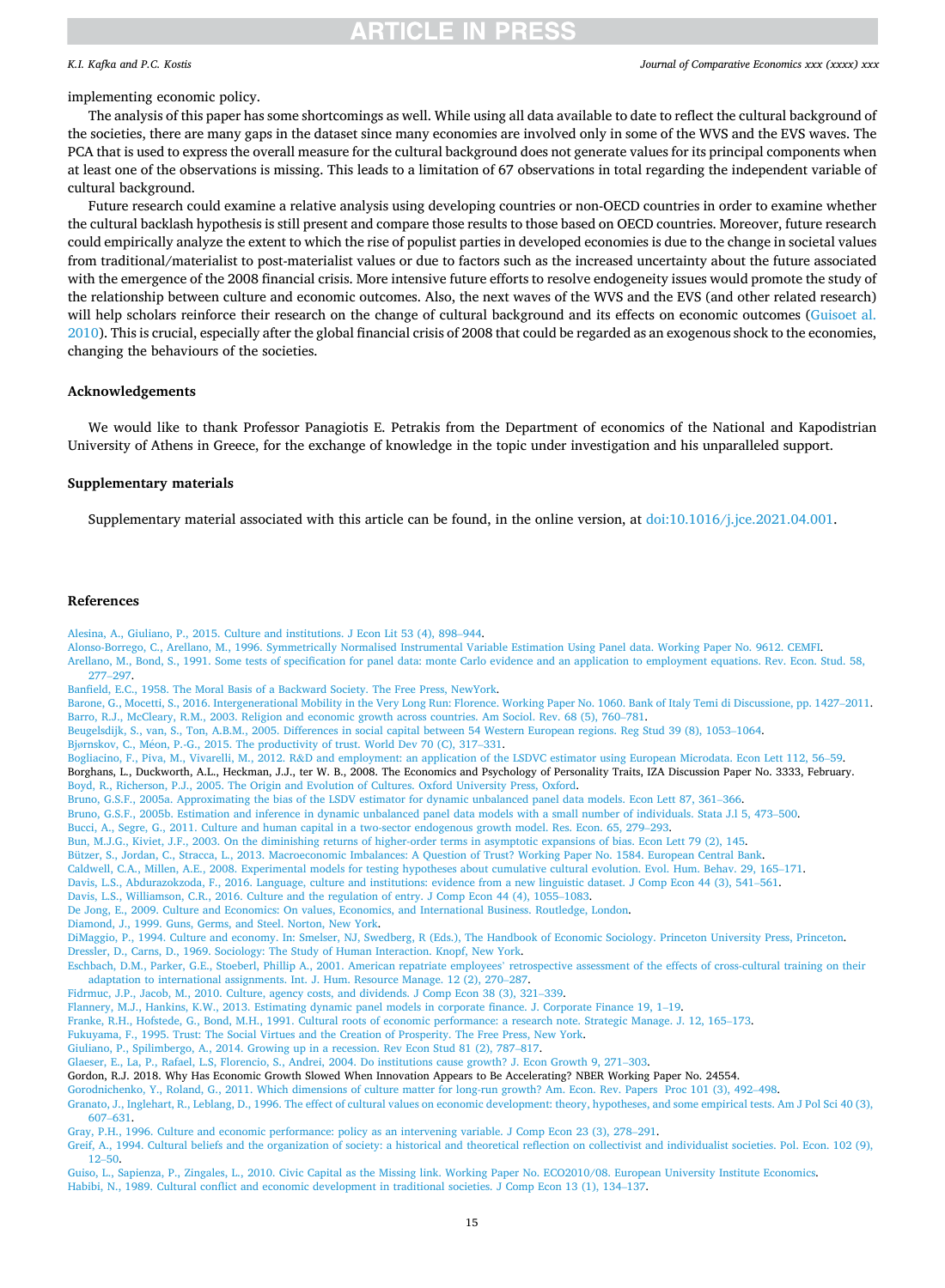### <span id="page-15-0"></span>*K.I. Kafka and P.C. Kostis*

#### *Journal of Comparative Economics xxx (xxxx) xxx*

[Hansen, L.P., Singleton, K.J., 1982. Generalized instrumental variables of non linear rational expectations models. Econometrica 50, 1269](http://refhub.elsevier.com/S0147-5967(21)00021-4/sbref0038)–1286.

### [Harrison, L.E., Huntington, S.P., 2000. Culture Matters: How values Shape Human Progress. Basic Books, New York](http://refhub.elsevier.com/S0147-5967(21)00021-4/sbref0039).

- [Hermans, H.J.M., Kempen, H.J.G., 1998. Moving cultures: the perilous problems of cultural dichotomies in a globalizing society. Am Psychol 53, 1111](http://refhub.elsevier.com/S0147-5967(21)00021-4/sbref0040)–1120.
- [Hess, J.D., 1994. The Whole World Guide to Culture Learning. Intercultural Press, Yarmouth.](http://refhub.elsevier.com/S0147-5967(21)00021-4/sbref0041)

Hofstede, G., 1980. Culture'[s Consequences: International differences in Work-related Values. Sage Publications, Beverly Hills, California.](http://refhub.elsevier.com/S0147-5967(21)00021-4/sbref0042)

- [Hofstede, G., 1991. Cultures and Organisations. Harper Collins Business, London](http://refhub.elsevier.com/S0147-5967(21)00021-4/sbref0043).
- Hofstede, G., 2001. Culture's Consequences [Comparing Values, Behaviours, Institutions and Organisations Across Nations, 2nd ed. Sage Publications, London](http://refhub.elsevier.com/S0147-5967(21)00021-4/sbref0044).

[Hofstede, G., Bond, M.H., 1988. The Confucius connection: from cultural roots to economic growth. Organ Dyn 16 \(4\), 5](http://refhub.elsevier.com/S0147-5967(21)00021-4/sbref0045)–21.

[House, R.J., Hanges, P.J., Javidan, M., Dorfman, P.W., Gupta, V., 2004. Culture, Leadership and Organisations](http://refhub.elsevier.com/S0147-5967(21)00021-4/sbref0047) – The GLOBE Study of 62 Societies. Sage Publications, [Thousand Oaks, California](http://refhub.elsevier.com/S0147-5967(21)00021-4/sbref0047).

[Inglehart, R., 1988. The renaissance of political culture. Am. Pol. Sci. Rev. 82, 1028](http://refhub.elsevier.com/S0147-5967(21)00021-4/sbref0048)–1034.

- [Inglehart, R., 1990. Culture Shift in Advanced Industrial Society. Princeton University Press, Princeton](http://refhub.elsevier.com/S0147-5967(21)00021-4/sbref0049).
- [Inglehart, R., 1997. Modernization and Postmodernization: Cultural, Economic and Political Change in 43 Societies. Princeton University Press, Princeton](http://refhub.elsevier.com/S0147-5967(21)00021-4/sbref0050).
- [Inglehart, R., Baker, W.E., 2000. Modernization, culture change, and the persistence of traditional values. Am Sociol Rev 65 \(1\), 19](http://refhub.elsevier.com/S0147-5967(21)00021-4/sbref0051)–51.

[Jackman, R.W., Miller, R.A., 1996. A rennaissance of political culture? Am J Pol Sci 40 \(3\), 623](http://refhub.elsevier.com/S0147-5967(21)00021-4/sbref0052)–659.

[Johnston, L., 1996. Resisting change: information-seeking and stereotype change. Eur J Soc Psychol 26, 799](http://refhub.elsevier.com/S0147-5967(21)00021-4/sbref0053)–825.

[Kaasa, A., 2016. Social capital, institutional quality and productivity: evidence from European Regions. Econ. Sociol. 9 \(4\), 11](http://refhub.elsevier.com/S0147-5967(21)00021-4/sbref0054)–26.

- Kapás, J., 2017. How cultural values affect economic growth: a critical assessment of the literature. Ekonomska Misao I Praksa DBK GOD XXVI. BR. 1, 265-285. Knack, S., 2002. Social capital, growth and poverty: a survey of cross-country evidence. In: Grootaert, Christiaan, van Bastelaer, Thierry, Putnam, Robert (Eds.), The
- Role of Social Capital in Development: An Empirical Assessment. Cambridge University Press. [https://doi.org/10.1017/CBO9780511492600.](https://doi.org/10.1017/CBO9780511492600)

[Knack, S., Keefer, P., 1997. Does social capital have an economic payoff? A cross-country investigation. Q J Econ 112 \(4\), 1251](http://refhub.elsevier.com/S0147-5967(21)00021-4/sbref0057)–1288.

[Kostis, P.C., Kafka, K.I., Petrakis, P.E., 2018. Cultural Change and Innovation Performance. J Bus Res 88, 306](http://refhub.elsevier.com/S0147-5967(21)00021-4/sbref0058)–313.

[Licht, A.N., Chanan, G., Schwartz, S.H., 2007. Culture rules: the foundations of the rule of law and other norms of governance. J Comp Econ 35 \(4\), 659](http://refhub.elsevier.com/S0147-5967(21)00021-4/sbref0059)–688. [Magee, C.A., Miller, L.M., Heaven, P.C.L., 2013. Personality trait change and life satisfaction in adults: the roles of age and hedonic balance. Pers Individ Dif 55 \(6\),](http://refhub.elsevier.com/S0147-5967(21)00021-4/sbref0060) 694–[698.](http://refhub.elsevier.com/S0147-5967(21)00021-4/sbref0060)

[Marino, Pedro de B.L.P., Soares, R.A., De Luca, M.M.M., de Vasconcelos, A.C., 2016. Global Governance Indicators: how they relate to the socioeconomic indicators of](http://refhub.elsevier.com/S0147-5967(21)00021-4/sbref0061) the Brics countries. Revista de Administração Pública 50 (5), 721-744.

[Mark, C., 1993. Cultural determinants of economic performance. J Comp Econ 17 \(2\), 418](http://refhub.elsevier.com/S0147-5967(21)00021-4/sbref0062)–442.

[Marini, M., 2004. Cultural evolution and economic growth: a theoretical hypothesis with some empirical evidence. J. Socio-Economics 33, 765](http://refhub.elsevier.com/S0147-5967(21)00021-4/sbref0063)–784.

[Martin, F., 2017. Why Does Economic Growth Keep Slowing Down? Federal Reserve Bank of Saint Louis.](http://refhub.elsevier.com/S0147-5967(21)00021-4/sbref0064)

[McClelland, D.C., 1961. The Achieving Society. D. Van Nostrand Co., Princeton, New Jersey](http://refhub.elsevier.com/S0147-5967(21)00021-4/sbref0065).

[Mio, J.S., 1999. Key Words in Multicultural interventions: A dictionary. Greenwood Publishing Group, Westport](http://refhub.elsevier.com/S0147-5967(21)00021-4/sbref0066).

[Norris, P., Inglehart, R., 2016. Trump, Brexit and the Rise of Populism: Economic have-Nots and Cultural Backlash. American Political Science Association, USA, 2016.](http://refhub.elsevier.com/S0147-5967(21)00021-4/sbref0067) [Norris, P., Inglehart, R., 2019. Cultural Backlash: Trump, Brexit, and Authoritarian Populism. Cambridge University Press, New York](http://refhub.elsevier.com/S0147-5967(21)00021-4/sbref0068).

[Oberg, K., 1960. Cultural shock: adjustment to new cultural environments. Practical Anthropol. 7, 177](http://refhub.elsevier.com/S0147-5967(21)00021-4/sbref0069)–182.

[Paldam, M., 2002. The cross-country pattern of corruption: economics, culture and the seesaw dynamics. Eur JPol Ecponomy 18, 215](http://refhub.elsevier.com/S0147-5967(21)00021-4/sbref0070)–240.

[Peterson, R.A., Kern, R.M., 1996. Changing highbrow taste: from snob to omnivore. Am Sociol Rev 61 \(5\), 900](http://refhub.elsevier.com/S0147-5967(21)00021-4/sbref0071)–907.

- [Petrakis, P.E., 2011. The Greek Economy and the Crisis. Challenges and Responses. Springer, New York and Heidelberg. ISBN 978-3-642-21174-4](http://refhub.elsevier.com/S0147-5967(21)00021-4/sbref0072).
- [Petrakis, P.E., 2014. Culture, Growth and Economic Policy. Springer, New York and Heidelberg.](http://refhub.elsevier.com/S0147-5967(21)00021-4/sbref0073)

[Petrakis, P.E., Kostis, P.C., 2013. Economic growth and cultural change. J. Socio-Econ. C 47, 147](http://refhub.elsevier.com/S0147-5967(21)00021-4/sbref0074)–157.

Petrakis, P.E., Kostis, P.C., 2014. Medium term effects of culture, transactions and institutions on opportunity entrepreneurship. J Innovation Entrepreneurship 3 (11). <https://doi.org/10.1186/s13731-014-0011-3>.

[Petrakis, P.E., Kostis, P.C., 2020. Policies for a Stronger Greek Economy. Actions for the Next Decade. Palgrave MacMillan. ISBN 978-3-030-47078-4.](http://refhub.elsevier.com/S0147-5967(21)00021-4/sbref0076)

[Phelps, E.A., 2006. Emotion and cognition: insights from studies of the human amygdala. Annu Rev Psychol 57, 27](http://refhub.elsevier.com/S0147-5967(21)00021-4/sbref0077)–53.

[Pryor, F.L., 2008. Culture rules: a note on economic systems and values. J Comp Econ 36 \(3\), 510](http://refhub.elsevier.com/S0147-5967(21)00021-4/sbref0078)–515.

[Putnam, R.D., 1993. The prosperous community: social capital and public life. Am Prospect 4 \(13\), 11](http://refhub.elsevier.com/S0147-5967(21)00021-4/sbref0079)–18.

[Renneboog, L., Spaenjers, C., 2012. Religion, economic attitudes, and household finance. Oxf Econ Pap 64 \(1\), 103](http://refhub.elsevier.com/S0147-5967(21)00021-4/sbref0080)–127.

Rivera-Rozoa, J.A., García-Huitrón, M.E., Steenbeek, O.W., van der Lecq, F.S.G., 2018. National culture and the configuration of public pensions. J Comp Econ 46 (2), 457–[479.](http://refhub.elsevier.com/S0147-5967(21)00021-4/sbref0081)

[Roberts, B.W., Walton, K.E., Viechtbauer, W., 2006. Patterns of mean-level change in personality traits across the life course: a meta-analysis of longitudinal studies.](http://refhub.elsevier.com/S0147-5967(21)00021-4/sbref0082) [Psychol Bull 132 \(1\), 1](http://refhub.elsevier.com/S0147-5967(21)00021-4/sbref0082)–25.

Rodrik, D., 2019. What'[s driving populism? Project Syndicate 9. July.](http://refhub.elsevier.com/S0147-5967(21)00021-4/sbref0083)

[Roodman, D., 2008. Through the Looking Glass, and What OLS Found There: On Growth, Foreign Aid, and Reverse Causality. Working Paper Number 137.](http://refhub.elsevier.com/S0147-5967(21)00021-4/sbref009a)

[Sargan, D.J., 1958. The estimation of economic relationships using instrumental variables. Econometrica 26 \(3\), 393](http://refhub.elsevier.com/S0147-5967(21)00021-4/sbref0085)–415.

[Sargent-Cox, K., Butterworth, P., Anstey, K.J., 2011. The global financial crisis and psychological health in a sample of Australian older adults: a longitudinal study.](http://refhub.elsevier.com/S0147-5967(21)00021-4/sbref0086) [Soc Sci. Med. 73, 1105](http://refhub.elsevier.com/S0147-5967(21)00021-4/sbref0086)–1112.

Schwartz, S.H., 1994. Beyond individualism/collectivism: new cultural dimensions of values. In: Kim, Uichol, Triandis, Harry C., Kâğitçibaşi, Çiğdem, Choi, Sang-[Chin, Yoon, Gene \(Eds.\), Individualism and Collectivism. Thousand Oaks - Sage, California, pp. 85](http://refhub.elsevier.com/S0147-5967(21)00021-4/sbref0087)–119.

[Schwartz, S.H., 2009. Culture matters: national value cultures, sources and consequences. In: Wyer, R.S., Chiu, C.-Y., Hong, Y.-Y. \(Eds.\), Understanding culture:](http://refhub.elsevier.com/S0147-5967(21)00021-4/sbref0088)  [Theory, Research and Application. Psychology Press, pp. 127](http://refhub.elsevier.com/S0147-5967(21)00021-4/sbref0088)–150.

[Spolaore, E., Wacziarg, R., 2013. How deep are the roots of economic development? J Econ Lit 51 \(2\), 325](http://refhub.elsevier.com/S0147-5967(21)00021-4/sbref0089)–369.

[Swank, D., 1996. Culture, institutions, and economic growth: theory, recent evidence, and the role of communitarian polities. Am J Pol Sci 40 \(3\), 660](http://refhub.elsevier.com/S0147-5967(21)00021-4/sbref0090)–679. [Tabellini, G., 2008. Institutions and culture. J Eur Econ Assoc 6 \(23\), 255](http://refhub.elsevier.com/S0147-5967(21)00021-4/sbref0091)–294.

[Tabellini, G., 2010. Culture and institutions: economic development in the regions of europe. J Eur Econ Assoc 8 \(4\), 677](http://refhub.elsevier.com/S0147-5967(21)00021-4/sbref0092)–716.

[Tarabar, D., 2017. Culture, democracy, and market reforms: evidence from transition countries. J Comp Econ 45 \(3\), 456](http://refhub.elsevier.com/S0147-5967(21)00021-4/sbref0093)–480.

[Tavassoli, N.T., 2009. Climate, psychological homeostasis and individual behaviours across cultures. In: Wyer, R., Chiu, C., Hong, Y.Y. \(Eds.\), Understanding Culture:](http://refhub.elsevier.com/S0147-5967(21)00021-4/sbref0094) [Theory, Research and Application. Psychology Press.](http://refhub.elsevier.com/S0147-5967(21)00021-4/sbref0094)

[Tayeb, M., 2000. National cultural characteristics. In: Tayeb, Monir \(Ed.\), International Business Theories, Policies and Practices. Pearson Education Limited, Harlow,](http://refhub.elsevier.com/S0147-5967(21)00021-4/sbref0095) [United Kingdom.](http://refhub.elsevier.com/S0147-5967(21)00021-4/sbref0095)

[Throsby, D., 2001. Economics and Culture. Cambridge University Press, Cambridge.](http://refhub.elsevier.com/S0147-5967(21)00021-4/sbref0096)

[Triandis, H.C., 1995. Individualism and Collectivism. Westview Press, Boulder, CO.](http://refhub.elsevier.com/S0147-5967(21)00021-4/sbref0097)

[Triandis, H.C., 2009. Ecological determinants of cultural variation. In: Wyer, Robert S., Chiu, Chi-yue, Hong, Ying-yi \(Eds.\), Understanding Culture: Theory, Research](http://refhub.elsevier.com/S0147-5967(21)00021-4/sbref0098) [and Application. Psychology Press, pp. 189](http://refhub.elsevier.com/S0147-5967(21)00021-4/sbref0098)–210.

United Nations, 2017. World Population Prospects. Key Findings and Advance Tables, Economic and Social Affairs. Available at. [https://esa.un.org/unpd/wpp/](https://esa.un.org/unpd/wpp/Publications/Files/WPP2017_KeyFindings.pdf) [Publications/Files/WPP2017\\_KeyFindings.pdf](https://esa.un.org/unpd/wpp/Publications/Files/WPP2017_KeyFindings.pdf).

[van Hoorn, A., 2019. Cultural determinants of human capital accumulation: evidence from the European Social Survey. J Comp Econ 47 \(2\), 429](http://refhub.elsevier.com/S0147-5967(21)00021-4/sbref0100)–440.

[Walker, Sarah, 2018. Cultural barriers to market integration: evidence from 19th century Austria. J Comp Econ 46 \(4\), 1122](http://refhub.elsevier.com/S0147-5967(21)00021-4/sbref0101)–1145.

[Weaver, G.R., 1994. Understanding and coping with cross-cultural adjustment stress. In: Weaver Gary, R. \(Ed.\), Culture, Communication and Conflict: Readings in](http://refhub.elsevier.com/S0147-5967(21)00021-4/sbref0102) [Intercultural Relations. Ginn Press, Needham Heights, Massachusetts, pp. 169](http://refhub.elsevier.com/S0147-5967(21)00021-4/sbref0102)–189.